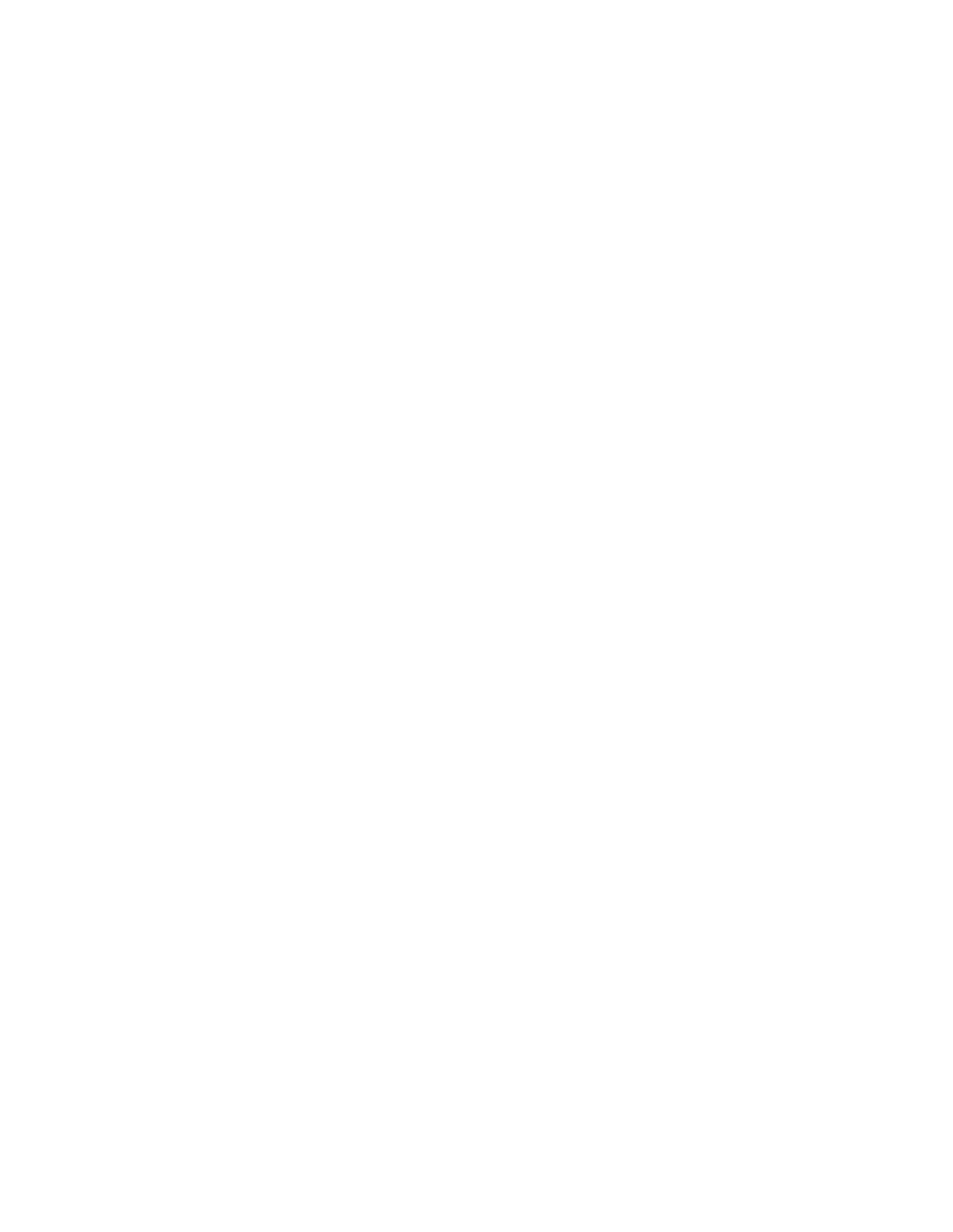| Contents | Page |
|----------|------|
|          |      |
|          |      |
|          |      |
|          |      |
|          |      |
|          |      |
|          |      |
|          |      |
|          |      |
|          |      |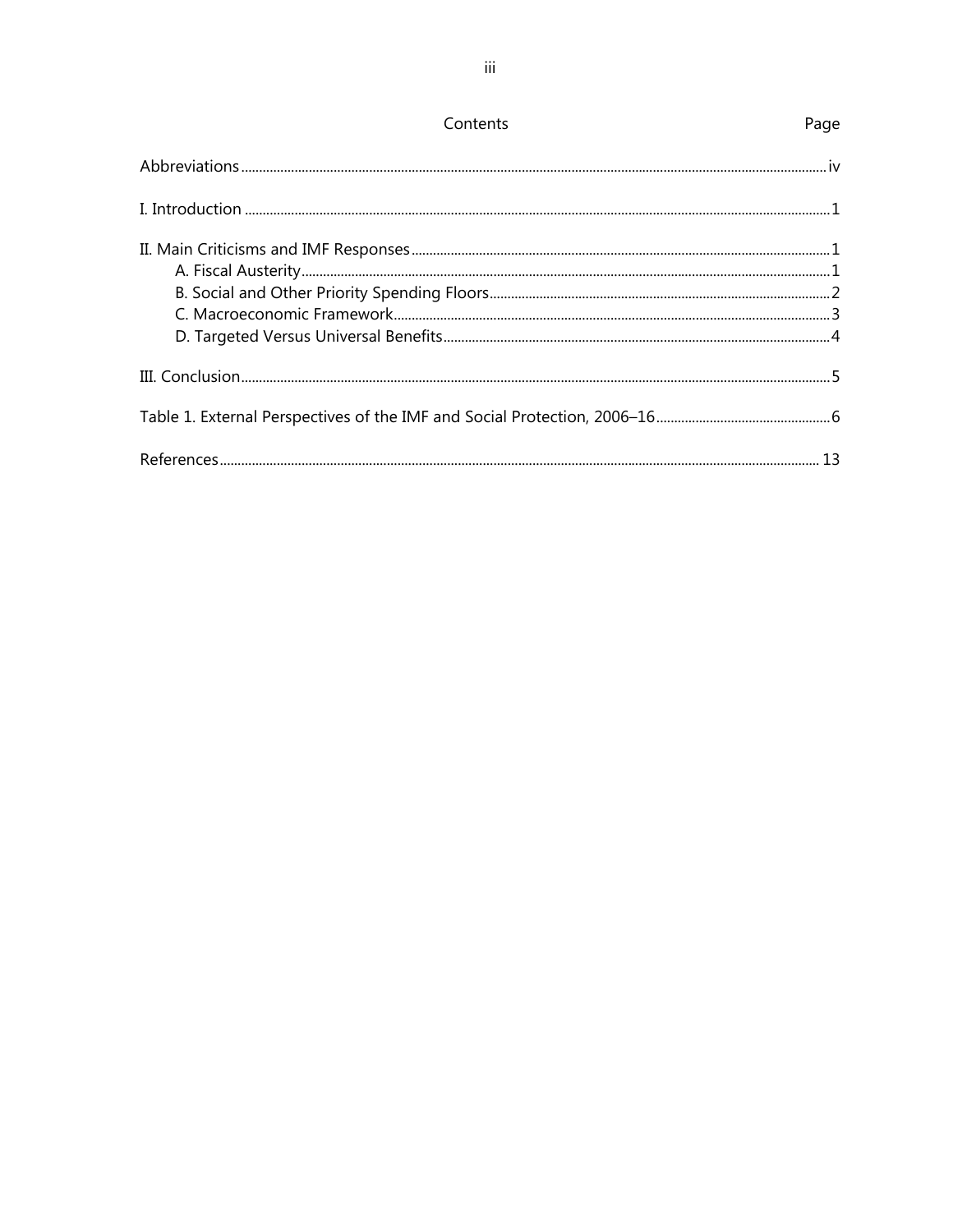### **ABBREVIATIONS**

| <b>Civil Society Organizations</b>                     |
|--------------------------------------------------------|
| External Relations Department (now COM)                |
| <b>International Labour Organization</b>               |
| <b>International Monetary Fund</b>                     |
| low-income countries                                   |
| non-governmental organizations                         |
| Sustainable Development Goals                          |
| <b>United Nations</b>                                  |
| United Nations International Children's Emergency Fund |
|                                                        |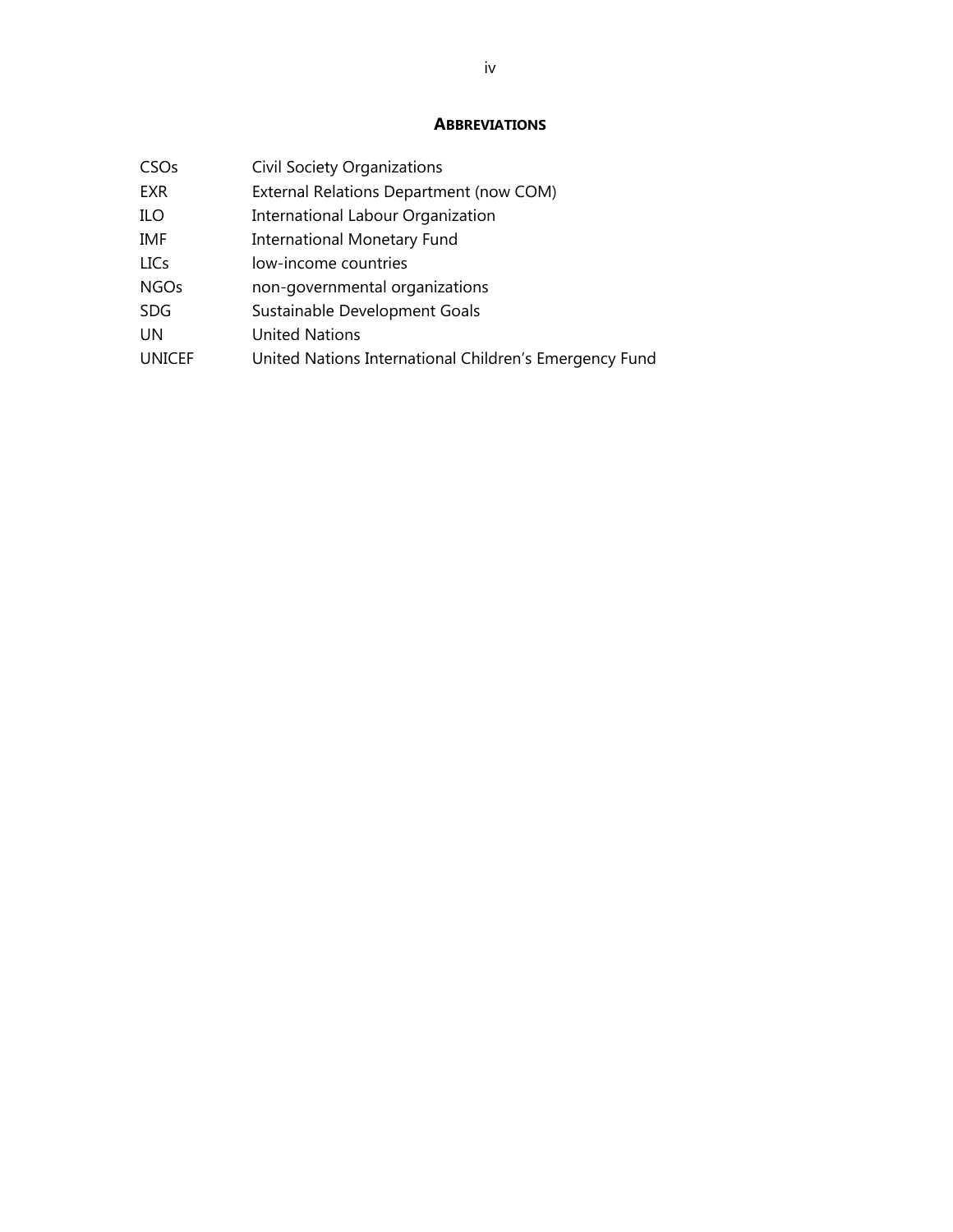### **I. INTRODUCTION**

# 1. **The IMF has been criticized for promoting policies that weaken social protection.** Table 1 lists prominent recent research and opinion pieces published by academics, civil society organizations (CSOs), and international organizations (such as the International Labor Organization (ILO) and the United Nations Children's Fund (UNICEF)).1 The following summary is based on a review of these works as well as interviews with several of their authors. It also notes IMF responses to these reports. It does not attempt to judge the merits of either sides' arguments.

# 2. **It should be noted that there is no standard definition of social protection or of broader/overlapping terms such as "social security," "social spending/expenditure," and "social safeguards" in or outside the IMF.** This has sometimes resulted in the IMF and its critics seeming to talk past each other. For example, in its public communications on protecting the vulnerable, the IMF often refers to its support for "social spending," which in some cases is defined to be only "public spending on education and health" (e.g., Clements. Gupta, and Nozaki, 2011) but in other cases also includes social protection (e.g., IMF, 2014b).

# **II. MAIN CRITICISMS AND IMF RESPONSES**

# **A. Fiscal Austerity**

3. **Some critics have contended that in the aftermath of the global crisis, countries under IMF-supported programs were required to cut back spending on social protection programs and/or postpone commitments to expand social protection.** Reports from UNICEF and the ILO highlighted fiscal consolidation measures taken by countries around the world in response to the crisis that reduced social protection, such as eliminating or targeting subsidies on basic commodities, especially food and fuel; reforming pensions; and paring down or more narrowly targeting social safety net programs—see, for example, Ortiz and others (2010) and related updates. Research from some CSOs concluded that IMF-supported programs in Europe, the Middle East, and elsewhere did not provide adequate budget flexibility to expand social protection (e.g., Molina-Gallart, 2009; Rowden, 2010).

4. **The IMF has responded that Fund-supported programs provided increasingly flexible policy space after the crisis, particularly in low-income countries.** For example, a September 2009 IMFBlog post stressed that: the Fund was among the first to advocate a global fiscal stimulus as recession loomed; this advice was meant not only for rich countries, as suggested by some commentators, but for all countries that could afford it; beyond urging countercyclical fiscal policy in LICs with fiscal room, the IMF "encouraged governments to safeguard social protection and other core social spending"; and "in most instances programs

 $\overline{a}$ 

 $1$  CSOs include business forums, faith-based associations, labor unions, local community groups, nongovernmental organizations (NGOs), philanthropic foundations, and think tanks.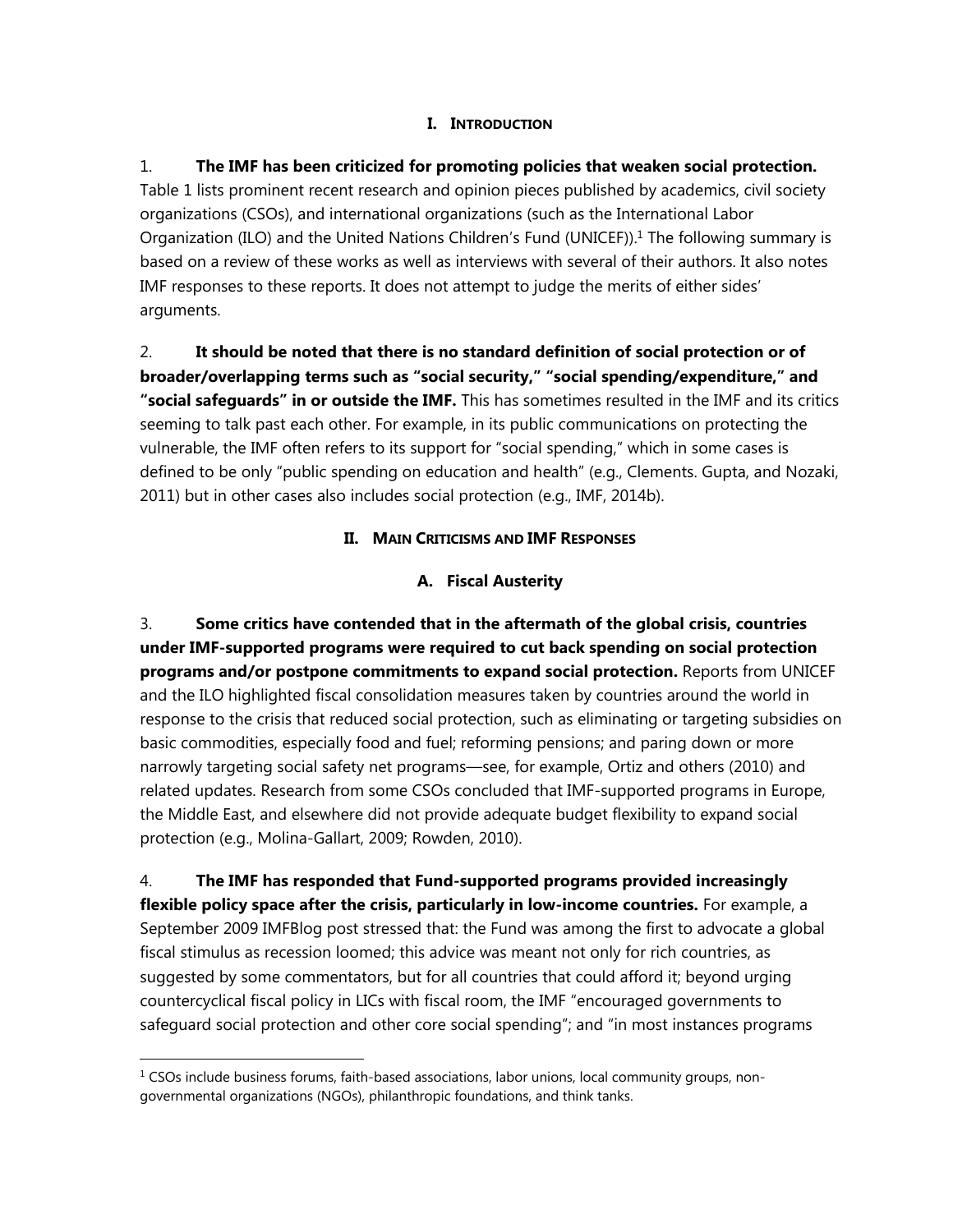were able to increase this spending, targeted toward the most vulnerable" (Bredenkamp, 2009).<sup>2</sup> In an interview with the IMF Survey Online a month later, IMF staff reiterated these points to counter critics' claims that Fund-supported programs required countries to decrease social spending or cut spending on social programs to meet program targets. Staff emphasized that IMF-supported programs had "placed considerable emphasis on strengthening social protection for the most vulnerable" by "preserving and in most cases increasing social spending" and by "support[ing] countries' efforts in finding practical solutions for protecting the most vulnerable" in the absence of well-targeted social benefits systems (Gottselig, 2009).<sup>3</sup> Some commentators acknowledged the IMF's additional flexibility in the immediate aftermath of the global crisis, but they claimed it was too short-lived because the Fund reversed its position in 2010 and began supporting fiscal consolidation (Van Waeyenberge, Bargawi, and McKinley, 2010; Ortiz, Chai, and Cummins, 2011).

### **B. Social and Other Priority Spending Floors**

# 5. **Some critics, while noting the recent increased incidence of social spending floors in IMF-supported programs, have questioned the effectiveness of these conditions in protecting the vulnerable.**

- Martin and Watts (2012) and Kentikelenis, Stubbs, and King (2016), for example, found that indicative targets for "social spending" in LIC programs were frequently not met, with no repercussions in terms of disbursement of funds. Their conclusion was that "the IMF has not lived up to its own hype of promoting social protection" (Kentikelenis, Stubbs, and King, 2016).
- Ortiz, Chai, and Cummins (2011) pointed out that the coverage of social and other priority spending in IMF-supported programs "raise[d] some questions about the effectiveness of priority setting in safeguarding those areas of social spending that are most essential for directly supporting vulnerable populations." They noted that "a wide

1

<sup>&</sup>lt;sup>2</sup> In an April 2009 letter to CSOs, the Managing Director stressed that the IMF had been forthright in warning about the impact of the crisis on the developing world and in calling for increased resources to help affected countries, "especially to protect vulnerable groups and priority sectors such as health and education" (Strauss-Kahn, 2009). He noted that about one-third of Fund-supported programs in LICs had "targets to preserve or increase social spending" and that "subsidies and other safety net programs aimed at the poorest members of society [were] supported by the IMF in many countries" (Strauss-Kahn, 2009).

<sup>&</sup>lt;sup>3</sup> The blog post and the IMF Survey Online article did not provide specific country examples. However, the 2009 staff paper on LIC programs (IMF, 2009; subsequently published as Yang and others, 2009) highlighted the case of the Kyrgyz Republic, where the increase in social spending to mitigate the effects of the global financial crisis on the poor took the form of a programmed increase in budget allocations to the Unified Monthly Benefit—a social assistance program that targets poor households with children—over the period 2009–11. IMF (2009) concluded that "programs have placed considerable emphasis on strengthening social protection for the most vulnerable" because 16 out of 19 IMF-supported programs initiated in 2008-09 budgeted higher social spending for 2009, although it acknowledged that the definition of social spending varied across countries.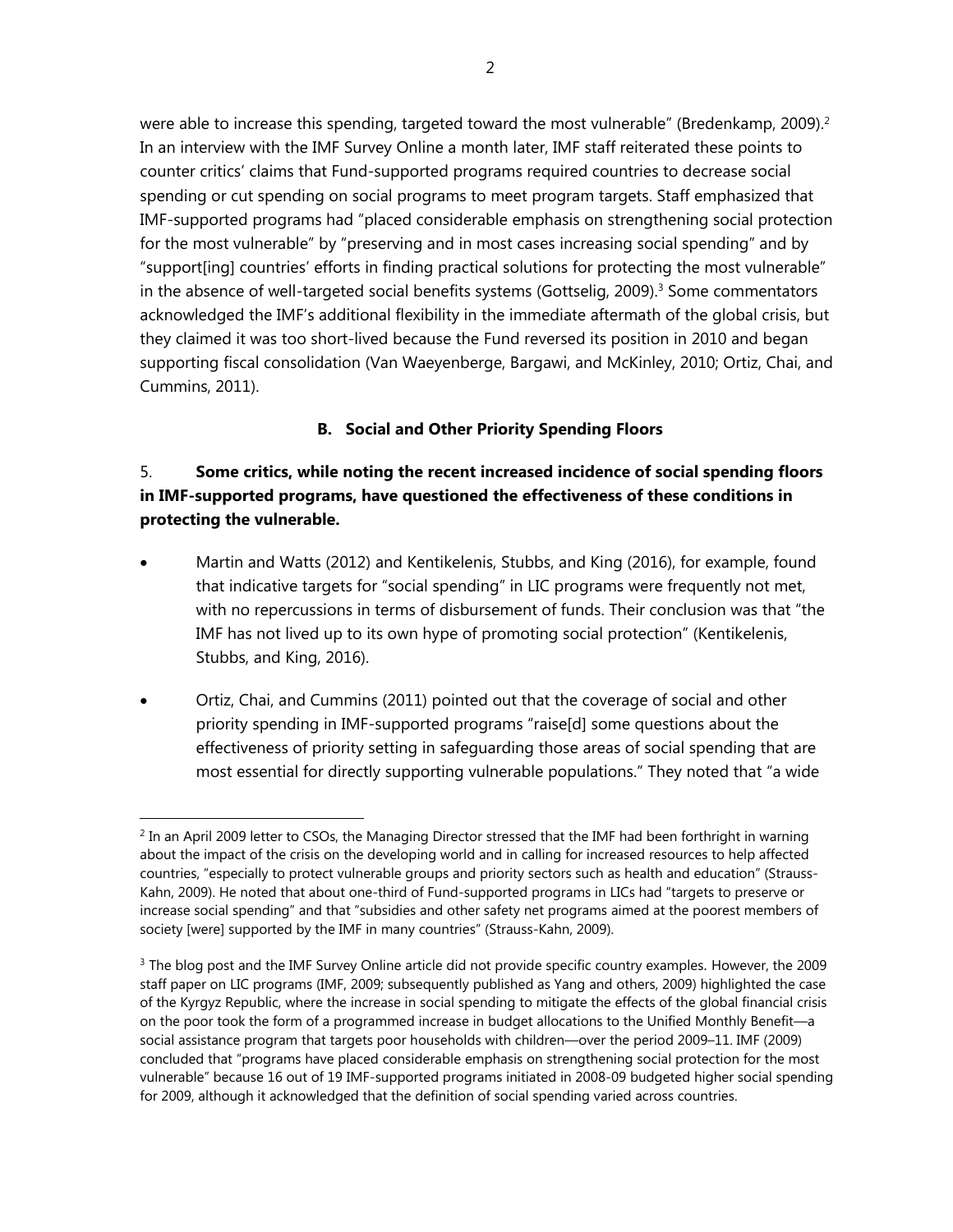variety of spending categories—such as electricity, judiciary and, in some cases, defenserelated—were included in 'priority' social spending to be protected under country programmes" (Ortiz, Chai, and Cummins, 2011).

6. **The IMF, in response, has reiterated the importance of "safeguarding social spending" and recognized the need to "define program targets more explicitly"** (Lagarde, 2017). The recent Board paper on social safeguards in LIC programs (IMF, 2017) reported that more than two-thirds of indicative targets for social and other priority spending were met during 2010-2016. However, it also acknowledged the need for tightening the specification of these indicative targets to better target spending on vulnerable groups.

# **C. Macroeconomic Framework**

7. **Critics have also claimed that the IMF's macroeconomic framework prevents countries from increasing social protection in the longer run.** Various arguments have been made by academics, CSOs, and international organizations to support this claim. For example, it has been argued that the IMF's macroeconomic framework insufficiently accounts for: the potential long-run growth effects of social protection by classifying such expenditures as current rather than capital (investment) expenditure (Van Waeyenberge, Bargawi, and McKinley, 2010); the distributional effects of fiscal and monetary policies, often to the detriment of the most vulnerable groups (Ortiz, Chai, and Cummins, 2011; ILO, 2014); and the social costs of inadequate social protection (CESR, 2012; Goulas and Zervoyianni, 2016).

8. **The IMF Managing Director has emphasized that the IMF should pay attention to social protection and distributional concerns.** In a 2012 speech at the Center for Global Development, she concluded that: "At the end of the day, social protection should not be seen as a cost but as an investment—an investment in sustainable development" (Lagarde, 2012). In a 2014 interview with the *New York Times*, she rejected the notion that the IMF did not care about inequality—she stressed that inequality was "also part of the [IMF's] mandate" and was taken into account "[w]hen a country member asks for help and we design together with that country a program, … [w]hen we redesign energy subsidies with that country, … [w]hen we try to put in place a social safety net for the poor, … [w]hen we recommend better financing of pension schemes" (Porter, 2014).

9. **On the social costs of inadequate social protection, a number of articles have sought to link IMF-supported policies to deleterious health outcomes such as higher prevalence of disease, suicide, and infant and maternal mortality** (see Table 1).<sup>4</sup> Critics have claimed such outcomes were the result of IMF-supported programs, and more specifically IMF conditionality, that led countries to reduce overall public spending on health. For example,

-

<sup>&</sup>lt;sup>4</sup> This discussion is strictly beyond the focus of this evaluation, since the issue relates to the impact of IMFsupported policies on public spending on social programs more generally, especially health and education, rather than on social protection per se, but it is noted here since such concerns are hard to separate completely.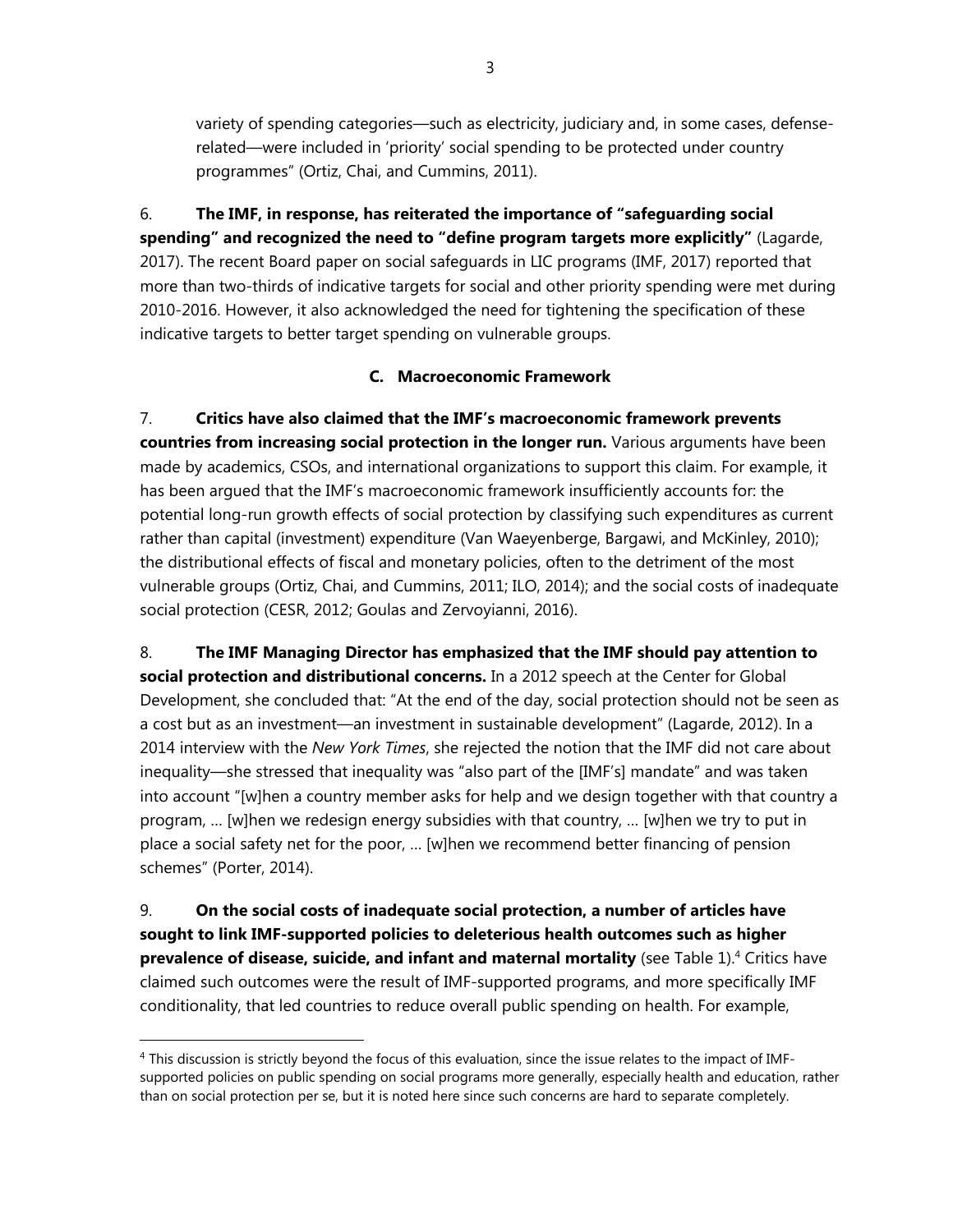Stubbs and others (2017) claimed that "IMF conditionality reduced government health expenditures in West Africa, the region with the greatest exposure to Fund programmes in Africa." The IMF, in response, has provided empirical evidence showing that Fund-supported programs are positively associated with an increase in the share of public spending on health and education in LICs (Clements, Gupta, and Nozaki, 2011; see also Gupta, 2010).<sup>5</sup>

### **D. Targeted Versus Universal Benefits**

10. **On the microeconomic level, some critics have argued that the IMF's preferred approach of targeting social benefits is inefficient and ineffective in providing social protection.** Defining appropriate eligibility criteria for social protection programs and effectively enforcing them requires substantial time and resources. As a result, "in many cases targeting schemes end up being more expensive than universal ones" (Ortiz, Chai, and Cummins, 2011). The targeting approach "runs a high risk of excluding large segments of vulnerable populations" (ILO, 2014) if eligibility criteria are poorly defined and/or if targeting measures are not implemented in a timely manner when universal subsidies are cut. It has also been argued that targeting ends up marginalizing the poor, as services for the poor tend to become "poor services." Critics of the targeting approach have also pointed out that targeting social protection is challenging for political economy reasons whereas universal benefit programs are more likely to receive support.

11. **More fundamentally, the UN and its related agencies, as well as many CSOs, oppose targeting and support "universalism" in social policy based on the human right to social security set out in Article 22 of the 1948 Universal Declaration on Human Rights**. ILO Recommendation No. 202 calls upon countries to achieve universal coverage with at least minimum levels of protection and to progressively ensure higher levels of protection. Many in the CSO community also believe that the Fund's targeted approach is inconsistent with the Sustainable Development Goals (SDGs). For example, Kentikelenis, Stubbs, and King (2016) note that "global policy debates around the Sustainable Development Goals are overwhelmingly focused towards the universal provision of key welfare services." In their view the Fund's "targeted safety net" approach contradicts this view and, by extension, its perceived commitment to the SDGs.

12. **While the IMF has acknowledged obstacles to efficient and effective implementation of targeting, it nevertheless considers targeted measures to be more effective for protecting vulnerable groups on a fiscally sustainable basis in most cases.** In contrast to its critics, the IMF has highlighted that universal benefit policies can be regressive. For example, Coady and others (2010) emphasized that most of the benefits from universal energy

 $\overline{a}$ 

4

<sup>&</sup>lt;sup>5</sup> Clements, Gupta, and Nozaki's (2011) findings were based on data from 1985 to 2009. The 2017 Board paper on social safeguards in LIC programs (IMF, 2017) applied the same methodology to data from 1988 to 2014 and confirmed a statistically significant impact on education spending; it did not find statistically significant evidence that IMF-supported programs in LICs were associated with an increase in public spending on health.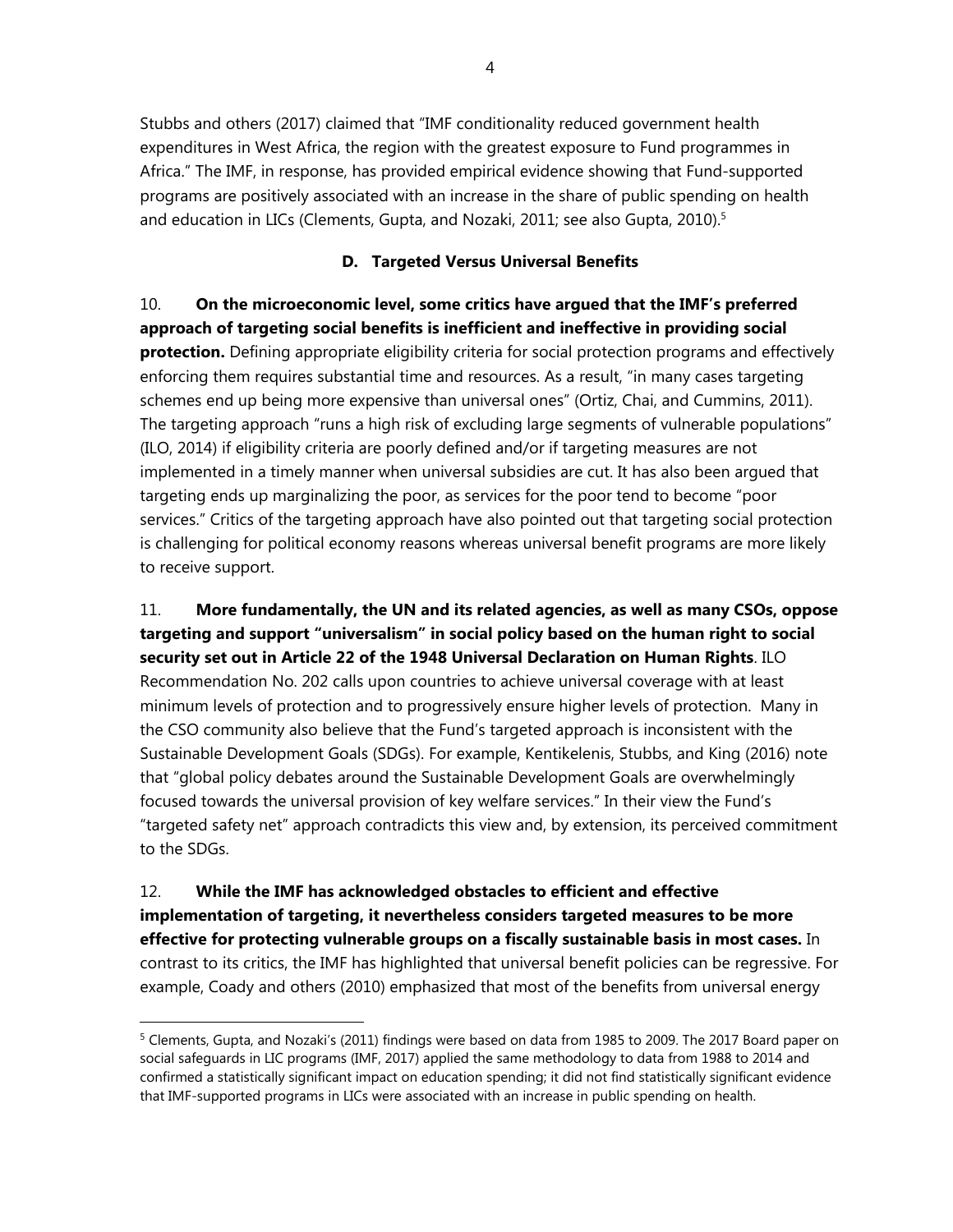price subsidies accrue to relatively high income households.<sup>6</sup> In a March 2014 post on IMFBlog on how countries can use fiscal policy to achieve their distributional goals, IMF staff recommended replacing "untargeted [social] benefits, such as energy subsidies" with "more targeted programs" (Gupta and Keen, 2014), as outlined in Clements and others (2013).<sup>7</sup>

### **III. CONCLUSION**

13. **Overall, external commentators interviewed for this evaluation remain unconvinced by the IMF's public statements supporting social protection, arguing that it has been accompanied by limited change in the Fund's policy actions.** They claimed that the Fund's stated aim of protecting the most vulnerable was difficult to reconcile with its continued use of "restrictive" macroeconomic targets and conditionality. In interviews, many commentators said they found the IMF's public communications on how it was protecting the vulnerable to be unconvincing because it did not clearly describe what role the Fund played to promote social protection in specific countries. These interviewees noted that the country examples provided by the IMF (e.g., in the 2016 version of the factsheet on Protecting the Most Vulnerable Under IMF-Supported Programs) usually either described how the IMF supported "social and priority spending" in general rather than spending on social protection specifically or listed social protection measures initiated by countries themselves (or with support/assistance from the World Bank or other agencies rather than the IMF).

14. **The IMF therefore continues to face a challenge in effectively communicating its policies externally.** IEO (2007) found that "IMF communication on aid and poverty reduction [had] contributed to the external impression that the IMF committed to do more on aid mobilization and poverty-reduction analysis." Subsequently, IEO (2014) "[questioned] whether the Fund's communications exaggerated its support for countercyclical policies in LICs during and after the food, fuel, and financial crises." Critics, as noted above, now similarly question whether the IMF's rhetoric exaggerates its support for the Sustainable Development Goals. The IEO's (2007) previous recommendation that "the External Relations Department (EXR) should ensure the consistency of institutional communications with Board-approved operational policies and IMFsupported operations" thus appears to remain valid.

1

<sup>6</sup> This was also highlighted in Clements and others (2013).

 $<sup>7</sup>$  The 2014 IMF policy paper on fiscal policy and inequality recommended using "means-tested cash transfers"</sup> where possible (while minimizing adverse labor market incentives) because means-tested programs can "achieve redistributive objectives at a lower cost than benefits provided to the entire population" (IMF, 2014a). At the same time, it acknowledged that means-testing may not be the socially optimal approach in "countries with a strong preference for providing benefits on a universal basis and the capacity to raise high levels of revenues in an efficient manner with broad popular support" (IMF, 2014a).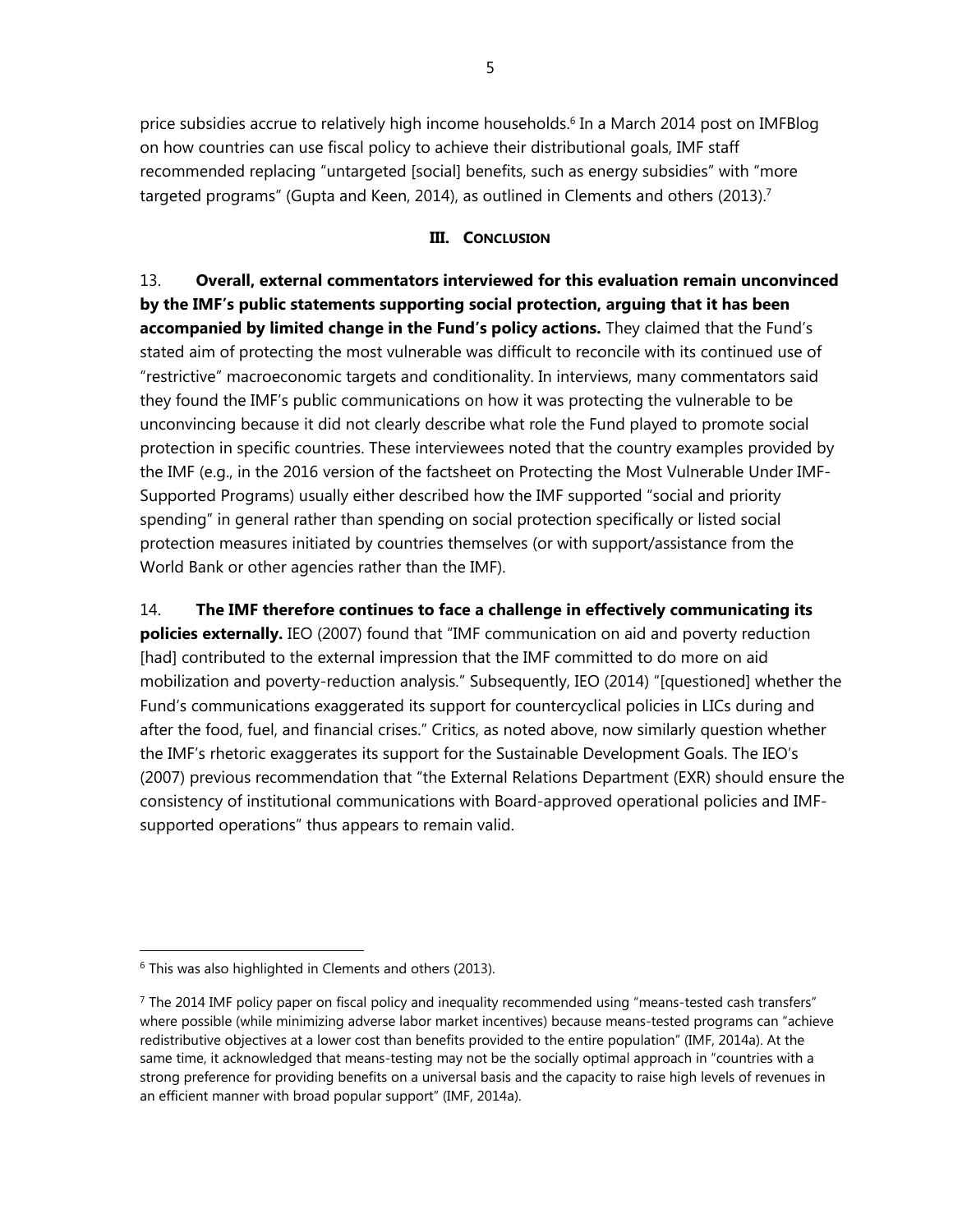|                                                                                                                                                                                                                                                            | Table 1. External Perspectives of the IMF and Social Protection, 2006-16                                                                                                                                                                                                                                                                                               |
|------------------------------------------------------------------------------------------------------------------------------------------------------------------------------------------------------------------------------------------------------------|------------------------------------------------------------------------------------------------------------------------------------------------------------------------------------------------------------------------------------------------------------------------------------------------------------------------------------------------------------------------|
| <b>Title</b>                                                                                                                                                                                                                                               | View(s) on IMF and social protection                                                                                                                                                                                                                                                                                                                                   |
| <b>UN Agencies</b>                                                                                                                                                                                                                                         |                                                                                                                                                                                                                                                                                                                                                                        |
| Islam, I., and others, 2012, "Macroeconomic Policy Advice and the<br>Article IV Consultations: A Development Perspective," International<br>Labour Organization (ILO) Research Paper No. 2                                                                 | IMF Article IV reports have given insufficient attention to employment generation, poverty reduction and expansion of<br>social protection.                                                                                                                                                                                                                            |
| Ortiz, I., 2007, "Social Policy," United Nations Department of<br>Economic and Social Affairs (UNDESA) Policy Note                                                                                                                                         | The IMF takes a piecemeal approach to ex ante distributional analysis, e.g., doing Poverty and Social Impact Analysis<br>only when dealing with reform of public utilities and not for all macroeconomic policy options.                                                                                                                                               |
| Ortiz, I., J. Chai, and M. Cummins, 2011, "Austerity Measures<br>Threaten Children and Poor Households: Recent Evidence in Public                                                                                                                          | The IMF promotes austerity measures without assessing their potential impact on employment, human development,<br>and inclusive and resilient long-term growth.                                                                                                                                                                                                        |
| Expenditures from 128 Developing Countries," UNICEF Social and<br>Economic Policy Working Paper                                                                                                                                                            | See also: "Austerity measures risk irreversible impact on children, warns Unicef," The Guardian, September 25, 2011;<br>"IMF's focus on austerity proved 'wrong, wrong, wrong,' say critics," Bretton Woods Project, November 21, 2011.                                                                                                                                |
| Ortiz, I., M. Cummins, and K. Karunanethy, 2015, "Fiscal Space for<br>Social Protection: Options to Expand Social Investments in 187<br>Countries," ILO Extension of Social Security (ESS) Working Paper<br>No. 48                                         | The IMF-World Bank debt sustainability assessment (DSA) framework only takes into account in GDP growth<br>projections returns from investments in physical capital and not returns from investments in human or social capital<br>(spending on primary/secondary education, health, and social protection), which are vital to sustained growth in the<br>longer run. |
|                                                                                                                                                                                                                                                            | See also: "Fiscal space for human rights exists even in the poorest countries," RightingFinance, May 20, 2015.                                                                                                                                                                                                                                                         |
| Ortiz, I., and others, 2010, "Prioritizing Expenditures for a Recovery<br>for All: A Rapid Review of Public Expenditures in 126 Developing<br>Countries," UNICEF Social and Economic Policy Working Paper                                                  | The IMF is encouraging more countries to protect "priority" social spending, however, the specific measures being<br>protected are often not those most essential for directly supporting vulnerable populations, e.g. social protection.<br>See also: "IMF economics put recovery at risk (not to mention people)," Bretton Woods Project, November 29, 2010          |
| Ortiz, I., and others, 2015, "The Decade of Adjustment: A Review of<br>Austerity Trends 2010-2020 in 187 Countries," ILO Extension of                                                                                                                      | The IMF frequently promotes targeting social programs, however, there are major problems associated with targeting<br>the poor, e.g., it is expensive, excludes vulnerable populations, and is inconsistent with basic human rights.                                                                                                                                   |
| Social Security (ESS) Working Paper No. 53                                                                                                                                                                                                                 | See also: "The Forthcoming Adjustment Shock," ILO Policy Brief, October 2015; "Human rights and the coming austerity<br>shock in 2016," RightingFinance, December 2, 2015.                                                                                                                                                                                             |
| Ray, N., and L. Schmitz, 2016, "The IMF and the Social Dimensions<br>of Growth: A Content Analysis of Recent Article IV Surveillance<br>Reports, 2014-2015," International Labour Organization (ILO)<br>Employment Policy Department Working Paper No. 202 | Discussion of labor markets and inclusive growth in IMF Article IV reports often lacked depth and linkages between<br>growth, employment creation, poverty reduction, and social protection remained unclear.                                                                                                                                                          |
| UNRISD, 2010, Combating Poverty and Inequality: Structural<br>Change, Social Policy and Politics, United Nations Research<br>Institute for Social Development (UNRISD)                                                                                     | The IMF- and World Bank-led Poverty Reduction Strategy Papers (PRSPs) focus on "targeting the poor;" however, when<br>a substantial proportion of a country's population is poor, it makes little sense to detach poverty from the dynamics of<br>development.                                                                                                         |
|                                                                                                                                                                                                                                                            | See also: "UN research rinds defects in poverty reduction approach," The Development Newswire, September 6, 2010;<br>"Structural change and inequality," The Hindu, November 10, 2010.                                                                                                                                                                                 |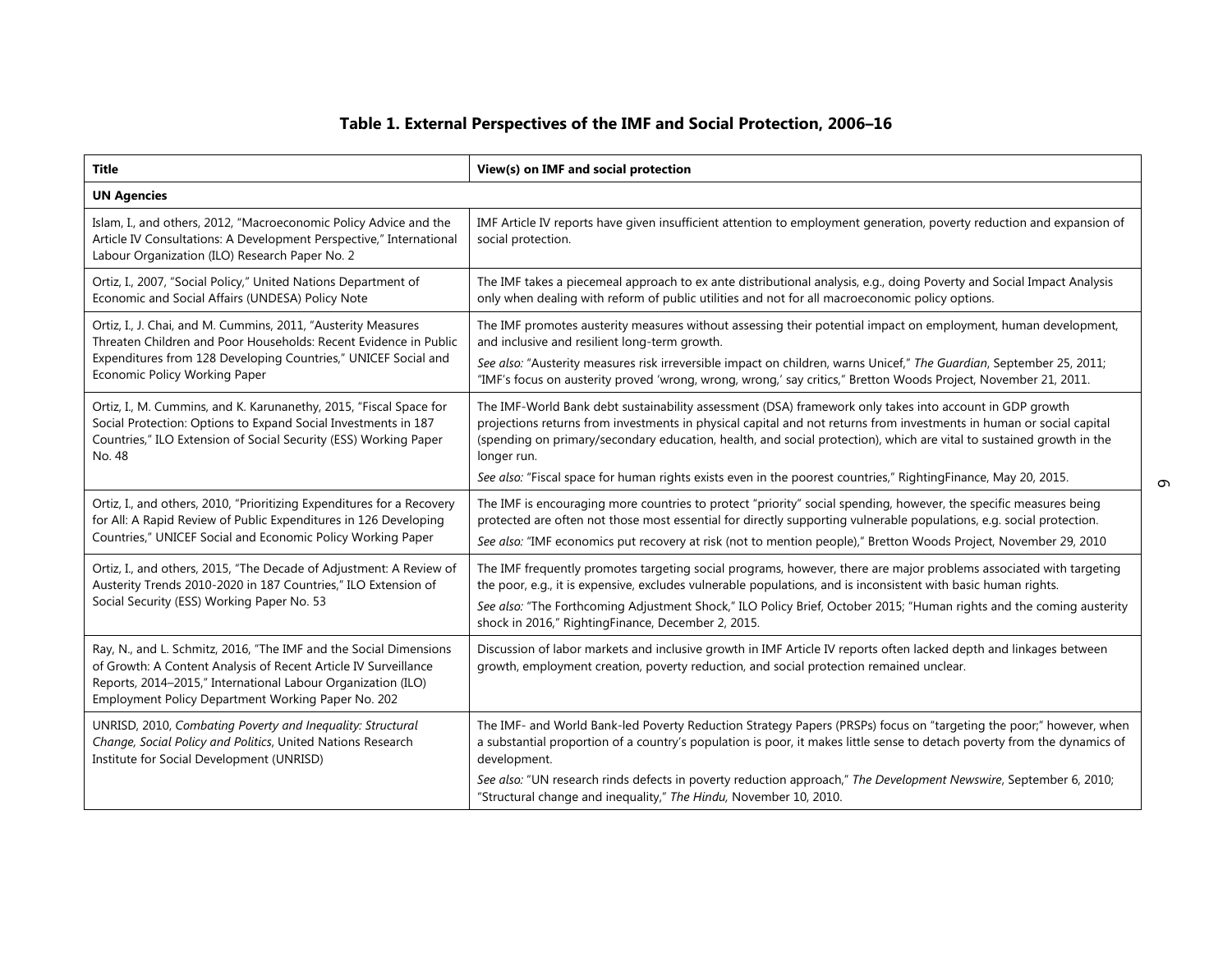| Table 1. External Perspectives of the IMF and Social Protection, 2006-16 (continued)                                                                                                                                                        |                                                                                                                                                                                                                                                                                                                                                                                                                                                                                                                                                                             |  |
|---------------------------------------------------------------------------------------------------------------------------------------------------------------------------------------------------------------------------------------------|-----------------------------------------------------------------------------------------------------------------------------------------------------------------------------------------------------------------------------------------------------------------------------------------------------------------------------------------------------------------------------------------------------------------------------------------------------------------------------------------------------------------------------------------------------------------------------|--|
| <b>Civil Society Organizations</b>                                                                                                                                                                                                          |                                                                                                                                                                                                                                                                                                                                                                                                                                                                                                                                                                             |  |
| Caliari, A., and others, 2010, Bringing Human Rights to Bear in<br>Times of Crisis: A Human Rights Analysis of Government Responses<br>to the Economic Crisis, International Network for Economic, Social<br>and Cultural Rights (ESCR-Net) | The IMF continues to condition disbursement of funds on the reduction of fiscal deficits; as a result, several<br>governments have been left with no room or freedom to engage in the countercyclical measures necessary to support<br>economic and social rights.<br>See also: "IMF loans: still pinching vulnerable countries where it hurts most," Bretton Woods Project, April 15, 2010.                                                                                                                                                                                |  |
| CEGAA, 2009, "Evidence of The Impact of IMF Fiscal and Monetary<br>Policies on the Capacity to Address HIV/AIDS and TB Crises in<br>Kenya, Tanzania and Zambia," Centre for Economic Governance<br>and AIDS in Africa (CEGAA)               | Quantitative targets and other macroeconomic policies in IMF programs in Kenya, Tanzania, and Zambia have been<br>unnecessarily restrictive, making it difficult to implement a "scaling-up" agenda needed to effectively address HIV/AIDS,<br>TB and other health needs.<br>See also: "IMF censured for stifling fight against Aids," Daily Nation, October 13, 2009; "IMF accused of impeding health<br>sector progress," Business Daily, October 14, 2009.                                                                                                               |  |
| Goldsbrough, D., 2006, "Does the IMF Constrain Health Spending<br>in Poor Countries? Evidence and an Agenda for Action," Report of<br>the Working Group on IMF Programs and Health Spending, Center<br>for Global Development (CGD)         | IMF-supported fiscal programs have often been too conservative or risk-averse; in particular, the IMF has not done<br>enough to explore more expansionary, but still feasible, options for higher public spending.<br>See also: "IMF comments on 'Does the IMF Constrain Health Spending in Poor Countries?'" June 29, 2007.                                                                                                                                                                                                                                                |  |
| Griffiths, J., and K. Todoulos, 2014, Conditionally Yours: An Analysis<br>of the Policy Conditions Attached to IMF Loans, European Network<br>on Debt and Development (Eurodad)                                                             | The IMF is increasing the number of structural conditions per loan, and remaining heavily engaged in highly<br>sensitive and political policy areas such as recommending cutbacks in welfare programs including pensions.<br>See also: "IMF loan conditions grow despite vows to limit them: study," Reuters, April 2, 2014; "The IMF is failing. Let's<br>reform it," The Guardian, April 3, 2014; "IMF tough love gets even tougher," Irish Examiner, April 11, 2014; "IMF lending<br>can deepen economic crises, says report," Global Government Forum, December 4, 2014 |  |
| ITUC, 2012, "Submission from ITUC/Global Unions to<br>IMF's 2011 Review of Conditionality," International Trade Union<br>Confederation (ITUC)                                                                                               | There is no evidence that IMF loans negotiated in 2010 with Greece and Jamaica placed "greater emphasis on social<br>protection", with the exception of exemptions to pension and wage cuts granted to low-income earners in Greece.                                                                                                                                                                                                                                                                                                                                        |  |
| ITUC, 2013, "Involvement of the International Monetary Fund in<br>Labor Market Reforms in European Countries," International Trade<br>Union Confederation (ITUC) Background Paper                                                           | Deregulatory reforms of labor market institutions were a major focus of IMF programs and policy advice in almost all of<br>the following European countries: Greece, Iceland, Ireland, Portugal, Romania, Bulgaria, Spain, Italy, and Germany.                                                                                                                                                                                                                                                                                                                              |  |
| Kyrili, K., and M. Martin, 2010, "The Impact of the Global Economic<br>Crisis on the Budgets of Low-Income Countries," Report for Oxfam                                                                                                     | Countries with IMF programs have done better than others on overall MDG spending and in agriculture and education,<br>equally badly on social protection, and worse on infrastructure and health.<br>See also: "IMF at MDG summit: Poor countries should spend less, not more," The Bretton Woods Update, Sep/Oct 2010.                                                                                                                                                                                                                                                     |  |
| Lefrançois, F., 2010, The IMF, the Global Crisis and Human<br>Resources for Health: Still Constraining Policy Space, Action for<br>Global Health and the Stop AIDS Campaign                                                                 | Despite IMF rhetoric that it has changed its tune and is now more flexible, its policies in program countries still lead to<br>overly tight macroeconomic practices which severely restrict governments' ability to invest in public health.<br>See also: "IMF economic policies under fire," Bretton Woods Project, February 15, 2010.                                                                                                                                                                                                                                     |  |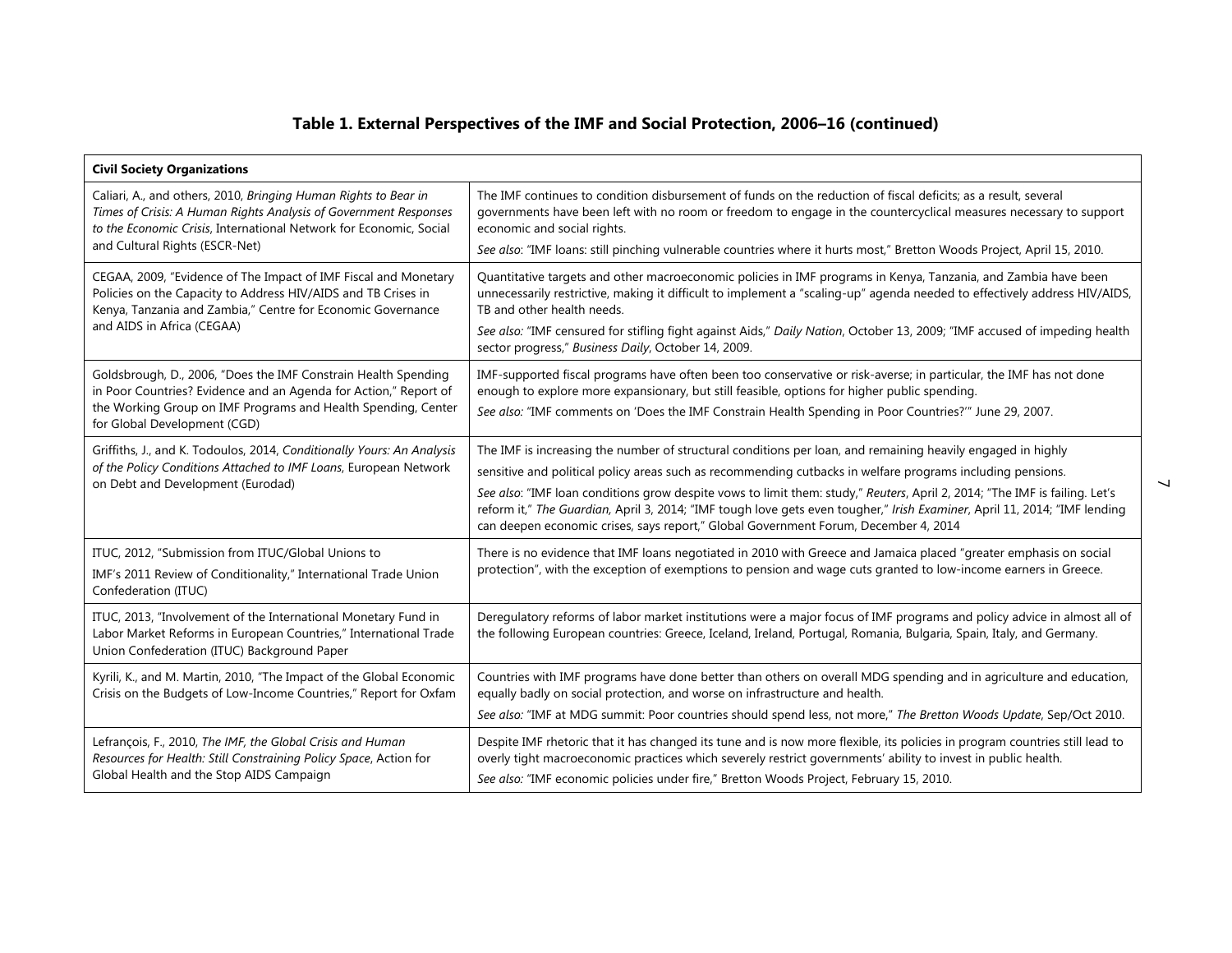|                                                                                                                                                                                                                                                               | Table 1. External Perspectives of the IMF and Social Protection, 2006-16 (continued)                                                                                                                                                                                                                                                                                                                                                                                                                                                              |
|---------------------------------------------------------------------------------------------------------------------------------------------------------------------------------------------------------------------------------------------------------------|---------------------------------------------------------------------------------------------------------------------------------------------------------------------------------------------------------------------------------------------------------------------------------------------------------------------------------------------------------------------------------------------------------------------------------------------------------------------------------------------------------------------------------------------------|
| Martin, M., and R. Watts, 2012, Enhancing the IMF's Focus on<br>Growth and Poverty Reduction in Low-Income Countries,<br>Development Finance International (DFI)                                                                                              | Definitions of anti-poverty spending in IMF-supported programs vary enormously. It is unclear why some countries<br>have no spending floors; there is little or no discussion in IMF review documents of why countries have or have not met<br>their floors, and what is being done to ensure that anti-poverty spending increases in future.<br>See also: "IMF poverty focus challenged," Bretton Woods Project, July 3, 2012; "IMF lending facilities to low-income<br>countries," Bretton Woods Bulletin, February 2014.                       |
| Molina, N., and J. Pereira, 2008, Critical Conditions: The IMF<br>Maintains its Grip on Low-Income Countries, European Network on<br>Debt and Development (Eurodad)                                                                                           | The IMF's conditionality streamlining initiative has had no effect on the number of structural conditions in development<br>loans, many of which "have had disastrous consequences for the poor."                                                                                                                                                                                                                                                                                                                                                 |
| Molina-Gallart, N., 2009, "Bail-Out or Blow-Out? IMF Policy Advice<br>and Conditions for Low-Income Countries at a Time of Crisis,"<br>European Network on Debt and Development (Eurodad) Briefing                                                            | IMF programs for low income countries grant extremely limited additional flexibility in fiscal and monetary policies.<br>See also: "IMF advice paradox," The Bretton Woods Update, Sep/Oct 2009; "Radicals return to the UN," Red Pepper,<br>November 2009.                                                                                                                                                                                                                                                                                       |
| Momani, B., and D. Lanz, 2014, Shifting IMF Policies Since the Arab<br>Uprisings, The Centre for International Governance Innovation<br>(CIGI)                                                                                                                | The IMF has changed its perspective and language regarding the social dimensions of economic policy in response to<br>the uprisings in Egypt, Morocco and Tunisia,<br>See also: "Change in IMF Policy Advice to North Africa after the Arab Uprisings," Journal of International Organizations<br>Studies v.5(2), 2014.                                                                                                                                                                                                                           |
| Mossallem, M., 2015, "The IMF in the Arab World: Lessons<br>Unlearnt," Bretton Woods Project Report                                                                                                                                                           | The IMF's interventions in the Arab region are premised upon, inter alia, aggressive privatization and trade and<br>investment liberalization without safeguards to ensure they do not lead to negative social and economic consequences.<br>See also: "IMF does not trigger 'bread riots' but sticks to old policies," InDepthNews December, 18, 2015.                                                                                                                                                                                           |
| Muchhala, B., 2011, "The IMF's Financial Crisis Loans: No Change in<br>Conditionalities," Third World Network (TWN) Global Economy<br>Series 30                                                                                                               | The IMF continues to impose procyclical fiscal and monetary policies whose objective is to lower fiscal deficit and<br>inflation levels by reducing public spending and increasing official interest rates.<br>See also: "IMF emergency loans: Greater flexibility to overcome the crisis?" The Bretton Woods Update Mar/Apr 2009.                                                                                                                                                                                                                |
| Ortiz, I., and M. Cummins, 2013, The Age of Austerity: A Review of<br>Public Expenditures and Adjustment Measures in 181 Countries,<br>Initiative for Policy Dialogue and The South Centre                                                                    | The effectiveness of IMF social safeguards in supporting vulnerable populations is questionable because "priority"<br>social spending to be protected under IMF-supported programs includes a wide variety of spending categories.<br>See also: "Austerity programs found sapping democracy, human rights in the Middle East," RightingFinance, May 6,<br>2013; "The austerity pandemic," Project Syndicate, June 14, 2013; "Human rights impacts of taxation, Human Rights<br>Council set to examine," RightingFinance, September 10, 2013.      |
| Rowden, R., 2010, Doing a Decent Job? IMF Policies and Decent<br>Work in Times of Crisis, SOLIDAR                                                                                                                                                             | Although increased social protection spending seems to be consistently supported by the IMF, its budget-cut<br>requirements effectively limit the fiscal space available to increase social protection and anti-crisis programs. At best,<br>social protection spending is only maintained (Ethiopia) and in some cases (Latvia) is drastically cut.                                                                                                                                                                                              |
| Van Waeyenberge, E., H. Bargawi, and T. McKinley, 2010, Standing<br>in the Way of Development? A Critical Survey of the IMF's Crisis<br>Response in Low Income Countries, European Network on Debt and<br>Development (Eurodad) and Third World Network (TWN) | The IMF makes judgements on fiscal policy that take into account the costs of financing a fiscal deficit, but generally<br>fails to factor in the costs of foregone growth and poverty reduction if the widening of the deficit were not allowed.<br>The Fund frequently contradicts its endorsement of protecting social spending by cutting consumer subsidies and<br>raising the domestic prices of food and fuel.<br>See also: "IMF loans: still pinching vulnerable countries where it hurts most," The Bretton Woods Update, Mar/Apr, 2010. |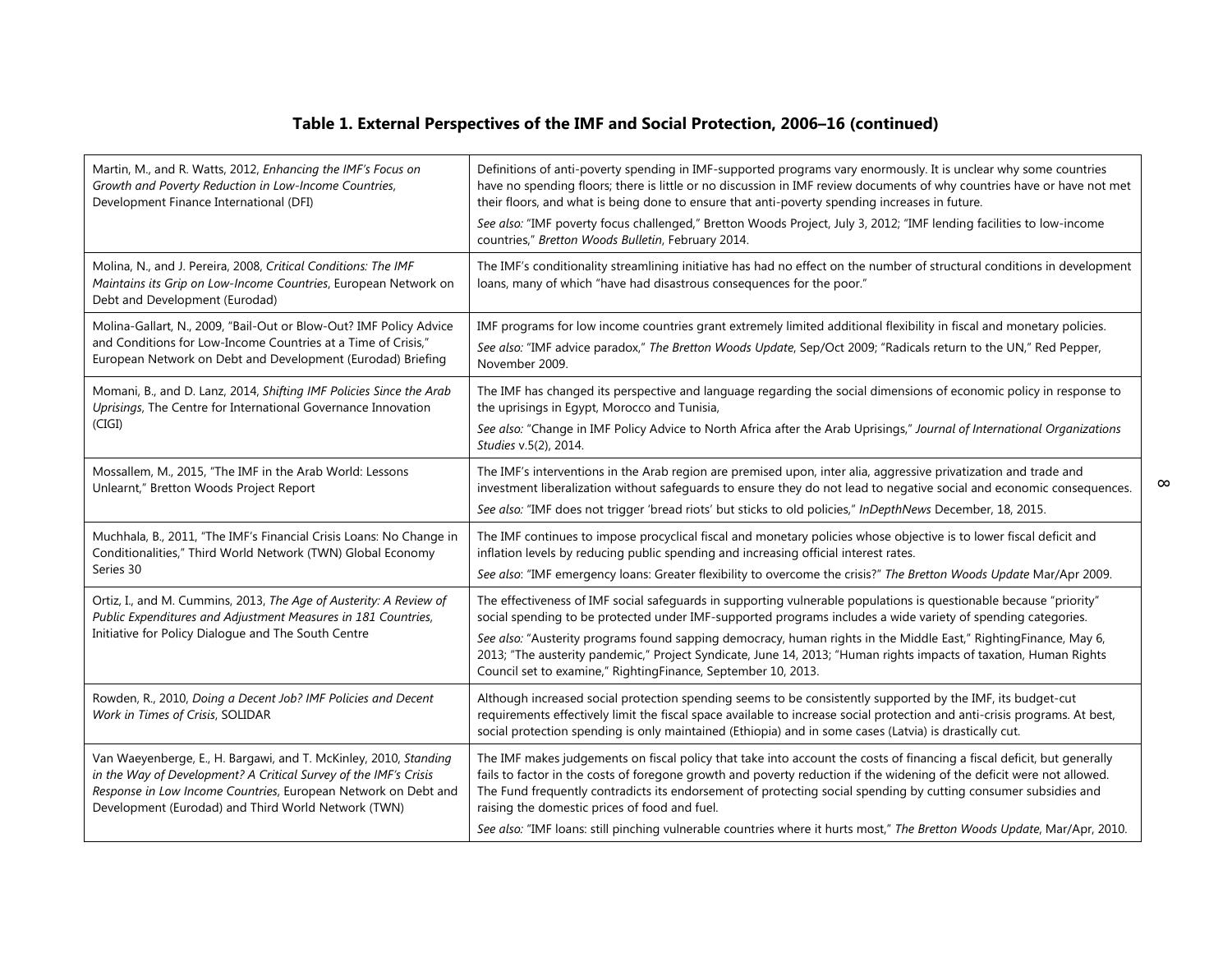|                                                                                                                                                                                                                         | Table 1. External Perspectives of the IMF and Social Protection, 2006-16 (continued)                                                                                                                                                                                                                                                                                                                                                                                                                                |   |
|-------------------------------------------------------------------------------------------------------------------------------------------------------------------------------------------------------------------------|---------------------------------------------------------------------------------------------------------------------------------------------------------------------------------------------------------------------------------------------------------------------------------------------------------------------------------------------------------------------------------------------------------------------------------------------------------------------------------------------------------------------|---|
| Wanjiru, R., 2009, IMF Policies and Their Impact on Education,<br>Health and Women's Rights in Kenya, ActionAid International<br>Kenya                                                                                  | IMF policies and their impacts on the Kenyan health sector have made it difficult for the poor to access quality health<br>services.<br>See also: "Book set to spark fresh debate on impact of aid," Daily Nation, February 19, 2009                                                                                                                                                                                                                                                                                |   |
| Weisbrot, M., and others, 2009, IMF-Supported Macroeconomic<br>Policies and the World Recession: A Look at 41 Borrowing Countries,<br>Center for Economic and Policy Research (CEPR)                                    | IMF policy does not allow or encourage the same types of expansionary macroeconomic policies for low-and-middle<br>income countries as it recommends for the high-income countries.<br>See also: "IMF policies deepened financial crisis, says CEPR," The Guardian, October 5, 2009; "IMF lending programs: old<br>wolf in sheep's clothing?" The Bretton Woods Update, Nov/Dec 2009; "CEPR responds to the IMF's defense of its policies<br>during the world recession," Real World Economics Review, v. 51, 2009. |   |
| Weisbrot, M., and Jorgensen, 2013, Macroeconomic Policy Advice<br>and the Article IV Consultations: A European Union Case Study,<br>Center for Economic and Policy Research (CEPR)                                      | IMF policy advice to European Union countries during 2008-2011 focused on policy issues that would tend to reduce<br>social protections for broad sectors of the population (including public pensions, health care, and employment<br>protections).<br>See also: "New CEPR paper on the contribution of IMF recommendations to the ongoing crisis in Europe," Progressive<br>Economy, January 30, 2013.                                                                                                            |   |
| Zaid, A., and others, 2014, Arab Uprisings and Social Justice:<br>Implications of IMF Subsidy Reform Policies, Arab NGO Network for<br>Development (ANND) and Egyptian Center for Economic and<br>Social Rights (ECESR) | Civil society representatives commonly perceive IMF-backed subsidy policies as failing to safeguard the economic and<br>social rights of citizens in Arab countries.<br>See also: "The Arab world's subsidy nightmare: pondering alternatives," Bretton Woods Project, February 2, 2015.                                                                                                                                                                                                                            | ဖ |
| <b>Academics</b>                                                                                                                                                                                                        |                                                                                                                                                                                                                                                                                                                                                                                                                                                                                                                     |   |
| Baker, B.K., 2010, "The Impact of the International Monetary Fund's<br>Macroeconomic Policies on the AIDS Pandemic," International<br>Journal of Health Services v.40(2)                                                | The IMF continues to prioritize macroeconomic stability over all other development and health concerns.                                                                                                                                                                                                                                                                                                                                                                                                             |   |
| Batniji, R., 2009, "Reviving the International Monetary Fund:<br>Concerns for the Health of the Poor," International Journal of<br>Health Services v.39(4)                                                              | Reforms in IMF practices and economic assumptions may provide some limited protection of health spending, but fall<br>short of making health and social protection an integral component of efforts promoting economic stability.                                                                                                                                                                                                                                                                                   |   |
| Beste, J., and J. Pfeiffer, 2016, "Mozambique's Debt and the<br>International Monetary Fund's Influence on Poverty, Education,<br>and Health," International Journal of Health Services v.46(2)                         | The IMF's macroeconomic framework limits investment in public services, including education and health, by focusing<br>on the short-term costs rather than the long-term benefits.                                                                                                                                                                                                                                                                                                                                  |   |
| Broome, A., 2015, "Back to Basics: The Great Recession and the<br>Narrowing of IMF Policy Advice," Governance v.28(2)                                                                                                   | Although the IMF's policy advice has become narrower since the Great Recession, it remains committed to fiscal<br>austerity through civil service reductions and the reallocation of public spending from sector subsidies toward targeted<br>social spending.                                                                                                                                                                                                                                                      |   |
| Caraway, T.L., S.J. Rickard, and M.S. Anner, 2012, "International<br>Negotiations and Domestic Politics: The Case of IMF Labor Market<br>Conditionality," International Organization v.66                               | The IMF is responsive to domestic politics and citizens' interests—democratic countries with stronger domestic labor<br>receive less intrusive labor-related conditions in their IMF loan programs.                                                                                                                                                                                                                                                                                                                 |   |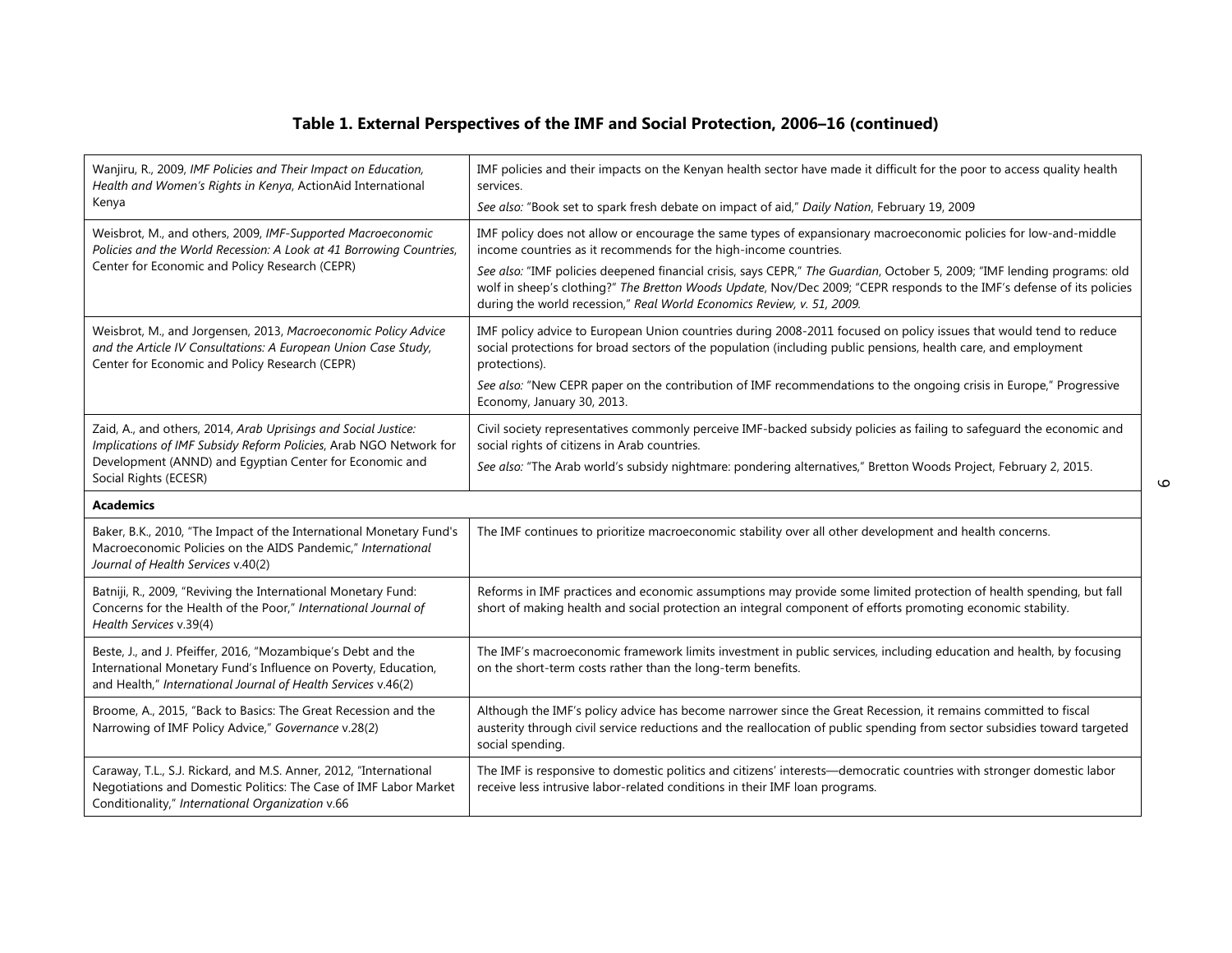|                                                                                                                                                                                                                         | Table 1. External Perspectives of the IMF and Social Protection, 2006-16 (continued)                                                                                                                                                                                                                                                                                                                                                 |
|-------------------------------------------------------------------------------------------------------------------------------------------------------------------------------------------------------------------------|--------------------------------------------------------------------------------------------------------------------------------------------------------------------------------------------------------------------------------------------------------------------------------------------------------------------------------------------------------------------------------------------------------------------------------------|
| Charalampos, E., and others, 2014, "Impacts of the Economic Crisis<br>on Access to Healthcare Services in Greece with a Focus on the<br>Vulnerable Groups of the Population," Social Cohesion and<br>Development v.9(2) | The MoUs between the Greek Government and the Troika (IMF, ECB and EU) required major cuts to hospital and<br>pharmaceutical expenditure. A consequence is waiting times to receive public health services have increased.                                                                                                                                                                                                           |
| Clegg, L., 2014, "Social Spending Targets in IMF Concessional<br>Lending: US Domestic Politics and the Institutional Foundations of<br>Rapid Operational Change," Review of International Political<br>Economy v.21(3)  | Post-2009 social-spending targets have become a near universal feature of IMF concessional lending arrangements.                                                                                                                                                                                                                                                                                                                     |
| Goulas, E., and A. Zervoyianni, 2016, "IMF-Lending Programs and<br>Suicide Mortality," Social Science and Medicine v.153                                                                                                | Participation in IMF programs increases suicide-mortality rates.                                                                                                                                                                                                                                                                                                                                                                     |
| Grabel, I., 2011, "Not Your Grandfather's IMF: Global<br>Crisis, 'Productive Incoherence" and Developmental Policy Space,"<br>Cambridge Journal of Economics v.35(5)                                                    | The IMF has failed to move beyond rhetoric in protecting the dispossessed in countries facing crisis, but the rhetoric<br>itself marks an important break with the past that legitimizes a concern for the poor as a criterion for evaluating Fund<br>policies in the future.                                                                                                                                                        |
|                                                                                                                                                                                                                         | See also: "Not your grandfather's IMF: The emergence of policy space in the wake of global economic crisis?"<br>TripleCrisis, March 1, 2010; "IMF loans: still pinching vulnerable countries where it hurts most," The Bretton Woods<br>Update, Mar/Apr, 2010; "Failing to fix the foundations," The Bretton Woods Update, Sep/Oct 2010.                                                                                             |
| Hoddie, M., and C.A. Hartzell, 2014, "Short-Term Pain, Long-Term<br>Gain? The Effects of IMF Economic Reform Programs on Public<br>Health Performance," Social Science Quarterly v.95(4)                                | Negative health consequences of IMF adjustment programs are apparent in the immediate aftermath of signing an<br>agreement as well as years after the adoption of one of these types of loan programs.                                                                                                                                                                                                                               |
| Kentikelenis, A., and others, 2014, "Greece's Health Crisis: From<br>Austerity to Denialism," The Lancet v.383(9918)                                                                                                    | The IMF ignored the social costs of requiring Greece to implement austerity measures that would reduce health-care<br>access.                                                                                                                                                                                                                                                                                                        |
|                                                                                                                                                                                                                         | See also: "Tough austerity measures in Greece leave nearly a million people with no access to healthcare, leading to<br>soaring infant mortality, HIV infection and suicide," The Independent, February 20, 2014; "Greece and creditors guilty of<br>'denialism' over public health crisis," EU Observer, February 21, 2014; "Greece: austerity takes a heavy toll on public<br>health," University of Cambridge, February 21, 2014. |
| Kentikelenis, A., 2015, "Bailouts, Austerity and the Erosion of Health<br>Coverage in Southern Europe and Ireland," European Journal of<br>Public Health v.25(3)                                                        | The IMF, in exchange for loans, required Greece, Ireland, Portugal, and Cyprus to reform their health systems in a<br>manner that had a disproportionate, negative effect on the most vulnerable populations.                                                                                                                                                                                                                        |
| Kentikelenis, A., and others, 2015, "The International Monetary<br>Fund and the Ebola Outbreak," The Lancet v.3                                                                                                         | IMF programs weakened health systems in Guinea, Liberia, and Sierra Leone, leaving the countries unprepared to<br>contain the spread of Ebola.                                                                                                                                                                                                                                                                                       |
|                                                                                                                                                                                                                         | See also: "IMF policies blamed for Ebola spread in West Africa," BBC News, December 22, 2014; "Did the International<br>Monetary Fund help make the Ebola crisis?" The Washington Post, December 30, 2014; "IMF response to The Lancet<br>article on 'The International Monetary Fund and the Ebola Outbreak'," January 4, 2015; "The IMF's role in the Ebola<br>outbreak," Bretton Woods Project, February 2, 2015.                 |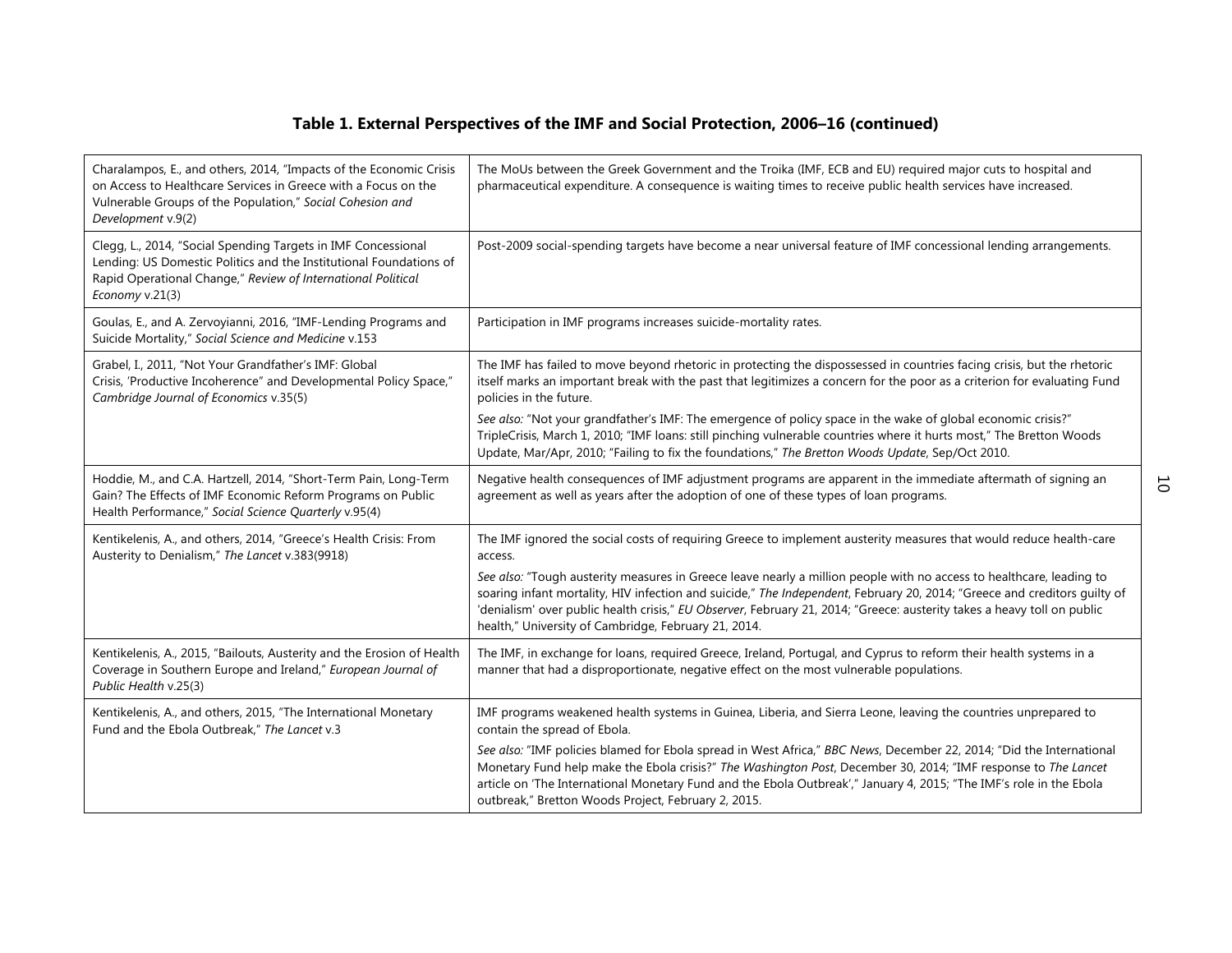|                                                                                                                                                                                                                                                     | Table 1. External Perspectives of the IMF and Social Protection, 2006-16 (continued)                                                                                                                                                                                                                                                                                                                                                                                                                                                                                                                          |
|-----------------------------------------------------------------------------------------------------------------------------------------------------------------------------------------------------------------------------------------------------|---------------------------------------------------------------------------------------------------------------------------------------------------------------------------------------------------------------------------------------------------------------------------------------------------------------------------------------------------------------------------------------------------------------------------------------------------------------------------------------------------------------------------------------------------------------------------------------------------------------|
| Kentikelenis, A.E., T.H. Stubbs, and L.P. King, 2015, "Structural<br>Adjustment and Public Spending on Health: Evidence from IMF<br>Programs in Low-Income Countries," Social Science and Medicine<br>v.126                                         | The relationship between IMF programs and health expenditures in low-income countries is positive for Sub-Saharan<br>Africa but negative for other regions.                                                                                                                                                                                                                                                                                                                                                                                                                                                   |
| Kentikelenis, A.E., T.H. Stubbs, and L.P. King, 2016, "IMF<br>Conditionality and Development Policy Space, 1985-2014," Review<br>of International Political Economy v.23(4)                                                                         | IMF conditionality establishing social spending floors often remain unmet, hence "the IMF has not lived up to its own<br>hype of promoting social protection."<br>See also: "Researchers question increase in structural conditions in IMF loans to countries," United News of India, May<br>24, 2016; "The IMF has not lived up to its own hype on social protection," The Guardian, May 31, 2016; "Did the IMF<br>actually ease up on structural adjustment? Here's what the data say," The Washington Post, June 2, 2016; "Can the IMF<br>leopard change its spots?" Bretton Woods Project, June 29, 2016. |
| Kotsios, P., and V. Kotsios, 2014, "IMF and Social Indicators: A Story<br>of Love or Hate?" International Journal of Economics and Finance<br>v.6(11)                                                                                               | Most IMF loans are attached with the obligation to follow specific policies and conditions, most of which negatively<br>affect social indicators.                                                                                                                                                                                                                                                                                                                                                                                                                                                             |
| Maynard, G., E.J. Shircliff, and M. Restivo, "IMF Structural<br>Adjustment, Public Health Spending, and Tuberculosis: A<br>Longitudinal Analysis of Prevalence Rates in Poor Countries,"<br>International Journal of Sociology v.42(2)              | IMF adjustment programs hinder a country's ability to provide health services for its citizens by draining already scarce<br>resources away from the domestic economy and social welfare programs, particularly national health-care initiatives.                                                                                                                                                                                                                                                                                                                                                             |
| McKinley, T., 2010, "Has the IMF Abandoned Neoliberalism?"<br>Development Viewpoint No. 51                                                                                                                                                          | 旨<br>The IMF places tight limits on any discretion for fiscal policy, preferring to rely on the operation of automatic stabilizers,<br>such as progressive taxes or social insurance programs; however, such stabilizers are virtually non-existent in low-<br>income countries.                                                                                                                                                                                                                                                                                                                              |
| Ooms, G., and R. Hammonds, 2009, "Scaling Up Global Social<br>Health Protection: Prerequisite Reforms to the International<br>Monetary Fund," International Journal of Health Services v.39(4)                                                      | The IMF has actively pursued policies against the development of social protection within countries, by cutting social<br>spending budgets in fields such as health and education as the primary mechanism to prevent inflation.                                                                                                                                                                                                                                                                                                                                                                              |
| Pandolfelli, L.E., J. Shandra, and J. Tyagi, 2014, "The International<br>Monetary Fund, Structural Adjustment, and Women's Health: A<br>Cross-National Analysis of Maternal Mortality in Sub-Saharan<br>Africa," The Sociological Quarterly v.55(1) | Sub-Saharan African nations that receive an IMF adjustment loan tend to have higher levels of maternal mortality than<br>sub-Saharan African nations that do not receive such a loan.                                                                                                                                                                                                                                                                                                                                                                                                                         |
| Reeves, A., and others, 2014, "The Political Economy of Austerity<br>and Healthcare: Cross-National Analysis of Expenditure Changes in<br>27 European Nations 1995-2011," Health Policy, v.115(1)                                                   | IMF borrowers were significantly more likely to reduce healthcare budgets than non-IMF borrowers.<br>See also: "Can we blame the recession for healthcare austerity?" Cost of Living, October 17, 2014.                                                                                                                                                                                                                                                                                                                                                                                                       |
| Ruckert, A., and R. Labonte, 2013, "The Financial Crisis and Global<br>Health: The International Monetary Fund's (IMF) Policy Response,"<br>American Journal of Public Health v.103(6):9                                                            | There remains a wide gap between the rhetoric and the reality of the IMF's policy and programming advice, with<br>negative implications for global health.                                                                                                                                                                                                                                                                                                                                                                                                                                                    |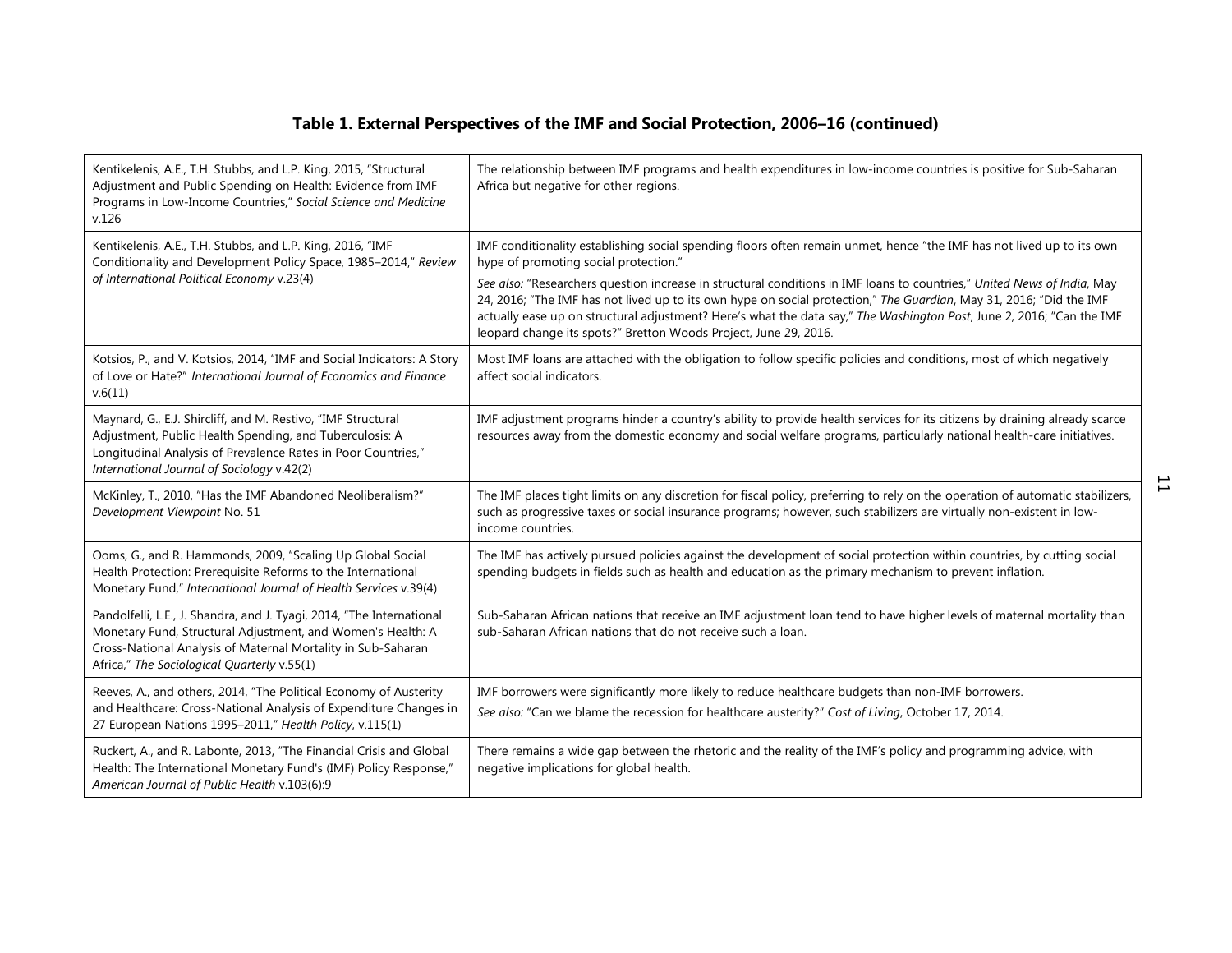|                                                                                                                                                                                                   | Table 1. External Perspectives of the IMF and Social Protection, 2006–16 (concluded)                                                                                                                                                                                                                                                                                                                                                                                                                                                                                                                                                                                                                                  |
|---------------------------------------------------------------------------------------------------------------------------------------------------------------------------------------------------|-----------------------------------------------------------------------------------------------------------------------------------------------------------------------------------------------------------------------------------------------------------------------------------------------------------------------------------------------------------------------------------------------------------------------------------------------------------------------------------------------------------------------------------------------------------------------------------------------------------------------------------------------------------------------------------------------------------------------|
| Salomon, M.E., 2015, "Of Austerity, Human Rights and International<br>Institutions," London School of Economics (LSE) Law, Society and<br>Economy Working Paper 2/2015                            | Greece, under the influence of the IMF, implemented austerity policies that violated its citizens' rights to social security.<br>It is an example of the insufficient degree to which socio-economic rights are reflected in the IMF's design and<br>oversight of national economic policy.                                                                                                                                                                                                                                                                                                                                                                                                                           |
| Stubbs, T., and others, 2017, "The Impact of IMF Conditionality on<br>Government Health Expenditure: A Cross-National Analysis of 16<br>West African Nations," Social Science and Medicine v.174  | IMF conditionality is associated with reduced government health expenditures in West Africa.<br>See also: "How years of IMF prescriptions have hurt West African health systems," The Conversation, February 22, 2017.                                                                                                                                                                                                                                                                                                                                                                                                                                                                                                |
| Stuckler, D., and S. Basu, 2009, "The International Monetary Fund's<br>Effects on Global Health: Before and After the 2008 Financial<br>Crisis," International Journal of Health Services v.39(4) | IMF programs have been significantly associated with weakened health care systems, reduced effectiveness of health-<br>focused development aid, and impeded efforts to control tobacco, infectious diseases, and child and maternal<br>mortality.<br>See also: "An Evaluation of the International Monetary Fund's Claims about Public Health," International Journal of<br>Health Services v.40(2), 2010; "Response of the International Monetary Fund to its Critics," International Journal of<br>Health Services v.40(2), 2010; The Body Economic: How Austerity Kills, 2013; "How austerity kills," The New York Times,<br>May 12, 2013; "Recessions can hurt, but austerity kills," The Guardian, May 15, 2013. |
| Stuckler, D., L.P. King, and S. Basu, 2008, "International Monetary<br>Fund Programs and Tuberculosis Outcomes in Post-Communist<br>Countries," Public Library of Science (PLoS) Medicine v.5(7)  | IMF programs are associated with significantly worsened tuberculosis incidence, prevalence, and mortality rates in<br>post-communist Eastern European and former Soviet countries.<br>See also: "Rise in TB is linked to loans from IMF," The New York Times, July 22, 2008; "Could IMF loans be causing TB<br>deaths?" Scientific American, July 24, 2008; "Reply to 'IMF Programs and Tuberculosis Outcomes in Post-Communist<br>$\overline{5}$<br>Countries'," July 24, 2008.                                                                                                                                                                                                                                      |
| Williams, C., and M. Maruthappu, 2013, "'Healthconomic Crises':<br>Public Health and Neoliberal Economic Crises," American Journal of<br>Public Health v.103(1)                                   | The IMF has singled out public health care as one of the primary contributors to Greece's indebtedness. The results of<br>Greece's public health reform have not hitherto been heartening.                                                                                                                                                                                                                                                                                                                                                                                                                                                                                                                            |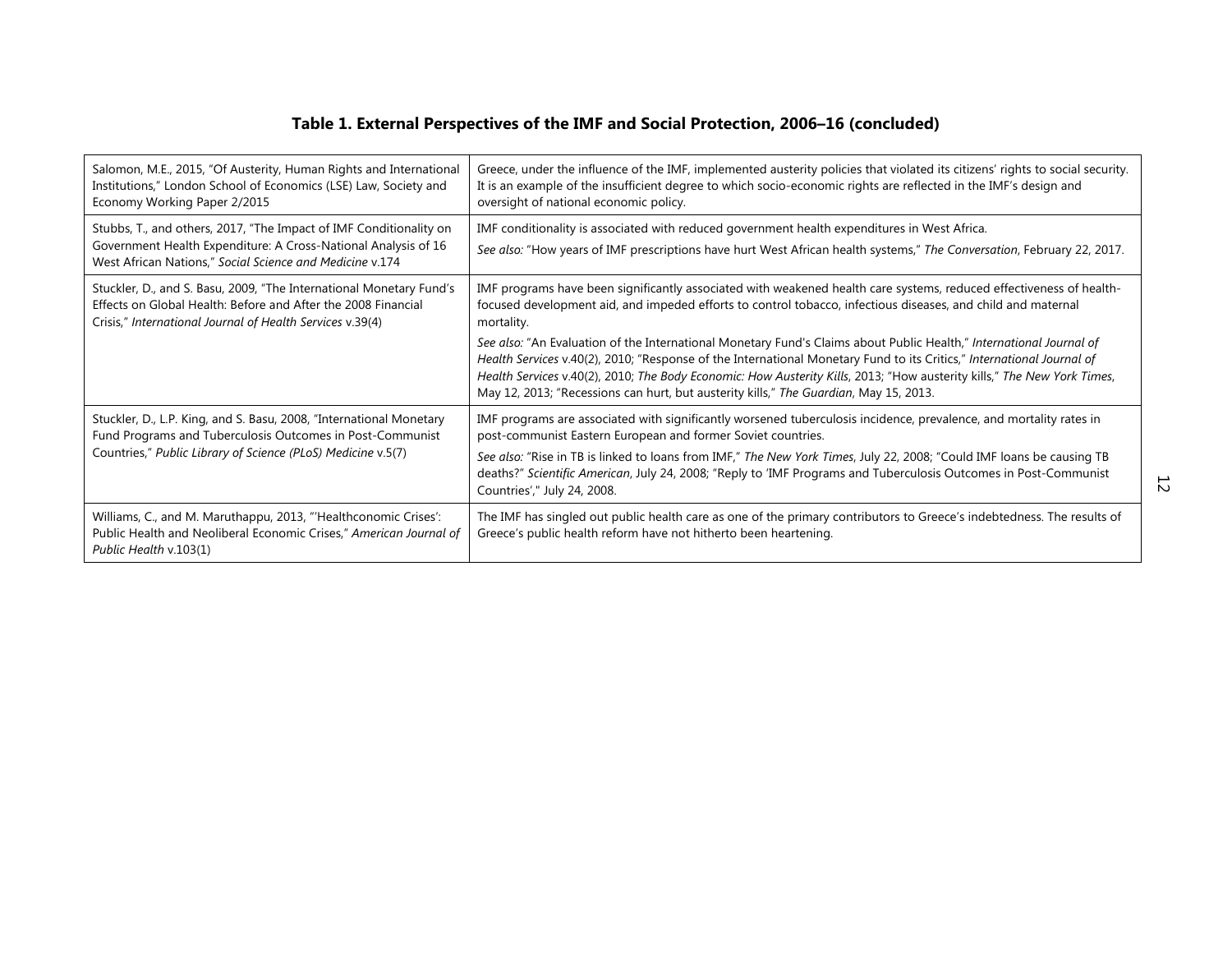### **REFERENCES**

- Bredenkamp, Hugh, 2009, "Creating Breathing Room in Low-Income Countries," IMFBlog, September 3.
- Center for Economic and Social Rights (CESR), 2012, *Fiscal Fallacies: Eight Myths About the Age of Austerity and Human Rights Responses* (New York: Center for Economic and Social Rights).
- Clements, Benedict, Sanjeev Gupta, and Masahiro Nozaki, 2011, "What Happens to Social Spending in IMF-Supported Program?" IMF Staff Discussion Note 11/15, August (Washington: International Monetary Fund).
- Clements, Benedict, and others, 2013, *Energy Subsidy Reform: Lessons and Implications* (Washington: International Monetary Fund).
- Coady, David, and others, 2010, "Petroleum Product Subsidies: Costly, Inequitable, and Rising," SPN/10/05 (Washington).
- Gottselig, Glenn, 2009, "Health, Social Spending Vital in IMF-Supported Programs," *IMF Survey Online*, October 26.
- Goulas, Eleftherios and Athina Zervoyianni, 2016, "IMF-Lending Programs and Suicide Mortality," *Social Science and Medicine*, Vol. 153, pp. 44-53.
- Gupta, Sanjeev, 2010, "Response of the International Monetary Fund to its Critics," *International Journal of Health Services,* Vol. 40, No. 2, pp. 323-6.
- Gupta, Sanjeev, and Michael Keen, 2014, "Meeting Rising Pressures to Address Income Inequality—A User's Guide," IMFBlog, March 19.
- Independent Evaluation Office (IEO) of the International Monetary Fund, 2007, *The IMF and Aid to Sub-Saharan Africa* (Washington: International Monetary Fund).

\_\_\_\_\_\_\_\_\_\_, 2014, *Revisiting the IEO Evaluations of The IMF's Role in PRSPs and the PRGF (2004) and the IMF and Aid to Sub-Saharan Africa (2007)* (Washington: International Monetary Fund).

- International Labour Organization (ILO), 2014, "World Social Protection Report 2014/15: Building Economic Recovery, Inclusive Development and Social Justice" (Geneva).
- International Monetary Fund (IMF), 2009, "Creating Policy Space—Responsive Design and Streamlining Conditionality in Recent Low-Income Country Programs" (Washington).
	- \_\_\_\_\_\_\_\_\_\_, 2014a, "Fiscal Policy and Income Inequality," IMF Policy Paper, January (Washington).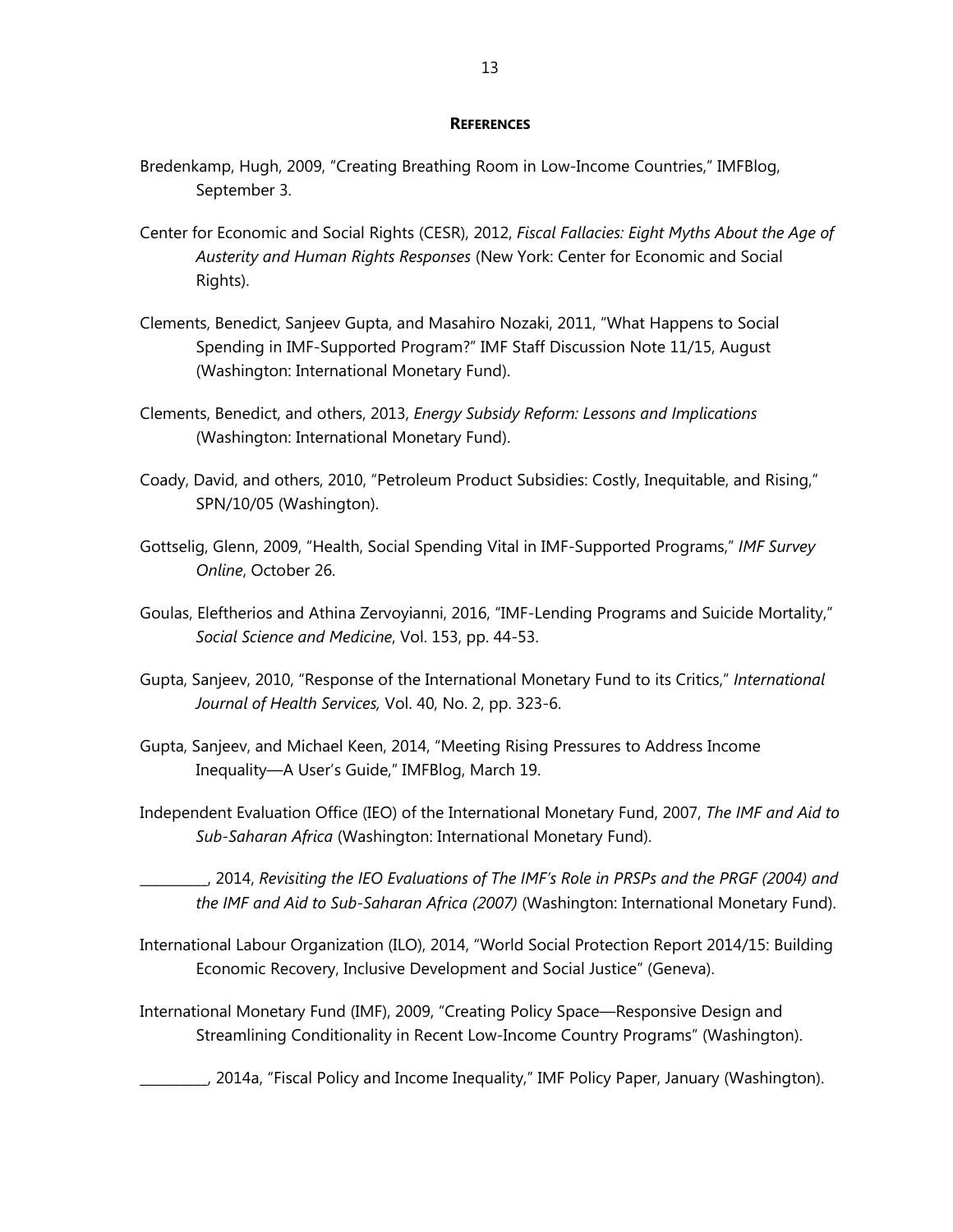\_\_\_\_\_\_\_\_\_\_, 2014b, *Fiscal Monitor: Public Expenditure Reform: Making Difficult Choices,* April (Washington).

\_\_\_\_\_\_\_\_\_\_, 2017, "Social Safeguards and Program Design in PRGT and PSI-Supported Programs," IMF Policy Paper, June (Washington).

- Kentikelenis, Alexander E., Thomas H. Stubbs, and Lawrence P. King, 2016, "IMF Conditionality and Development Policy Space, 1985–2014," *Review of International Political Economy*, Vol. 23, No. 4, pp. 543-82.
- Lagarde, Christine, 2012, "Back to Rio—The Road to a Sustainable Economic Future," speech delivered at the Center for Global Development, Washington D.C., June 12.
- Lagarde, Christine, 2017, "Protecting Education and Health Spending In Low-Income Countries," IMFBlog, June 6.
- Martin, Matthew and Richard Watts, 2012, "Enhancing the IMF's Focus on Growth and Poverty Reduction in Low-Income Countries" (Washington: Development Finance International).
- Molina-Gallart, Nuria, 2009, "Bail-In or Blow-Out? IMF Policy Advice and Conditions for Low-Income Countries at a Time of Crisis" (Brussels: Eurodad).
- Ortiz, Isabel, Jingqing Chai, Matthew Cummins, and Gabriel Vergara, 2010, "Prioritizing Expenditures for a Recovery for All," Social and Economic Policy Working Paper (New York: United Nations Children's Fund).
- Ortiz, Isabel, Jingqing Chai, and Matthew Cummins, 2011, "Austerity Measures Threaten Children and Poor Households: Recent Evidence in Public Expenditures from 128 Developing Countries," Social and Economic Policy Working Paper (New York: United Nations Children's Fund).
- Porter, Edward, 2014, "In New Tack, I.M.F. Aims at Income Inequality," *The New York Times*, April 8.
- Rowden, Rick, 2010, "Doing a Decent Job? IMF Policies and Decent Work in Times of Crisis" (Brussels: Solidar).

Strauss-Kahn, Dominique, 2009, Letter to Civil Society Organizations, April 27.

Stubbs, Thomas and others, 2017, "The Impact of IMF Conditionality on Government Health Expenditure: A Cross-National Analysis of 16 West African Nations," *Social Science and Medicine*, Vol. 174, 220-27.